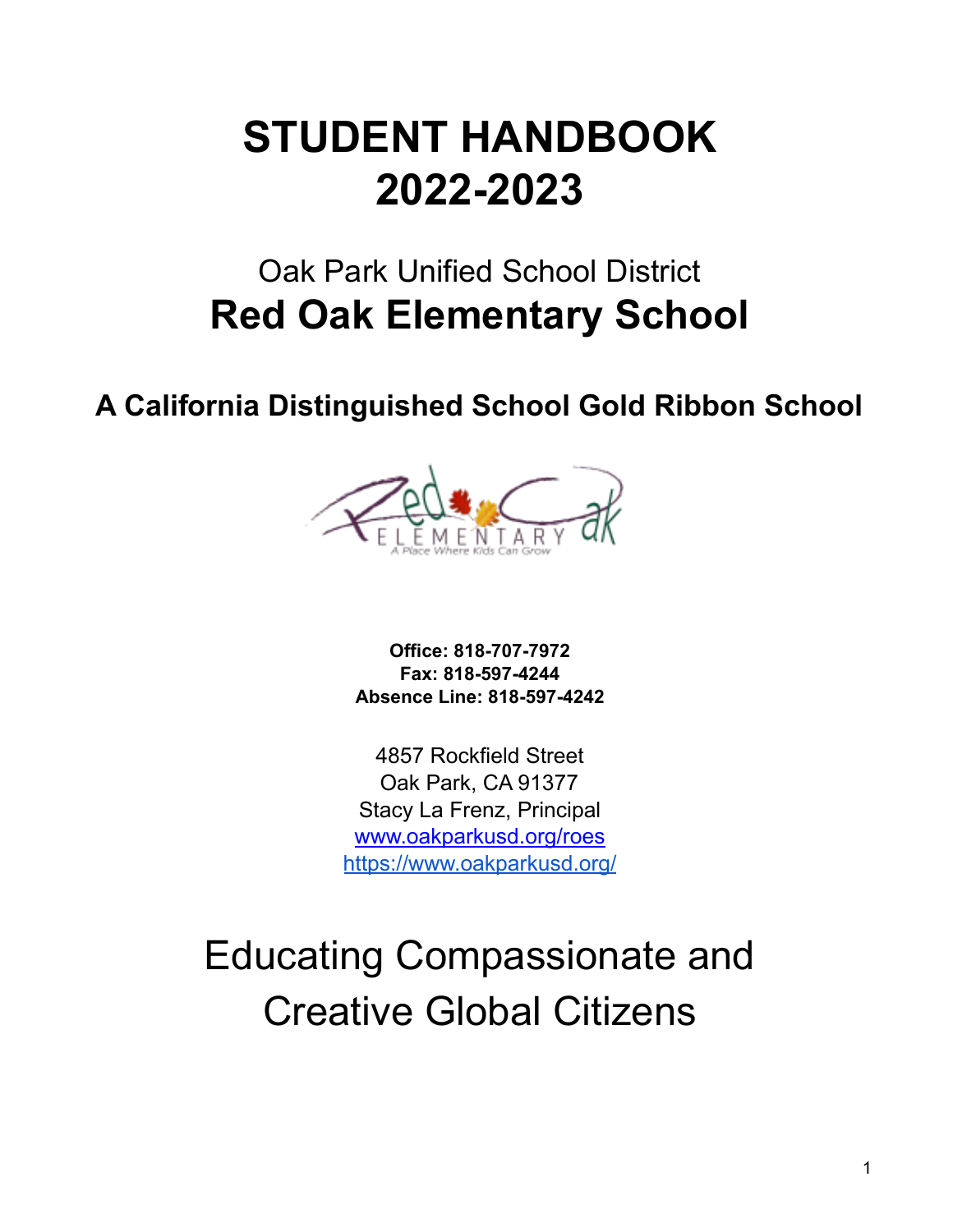# **TYPICAL SCHOOL DAY SCHEDULE**

#### **Monday, Tuesday, Thursday, Friday**

7:45 Gates Open for optional early arrival 8:13 First Bell Rings 8:15 Tardy Bell Rings/School begins 9:40-10:00 Regular Kindergarten recess 10:00-10:20  $1<sup>st-3rd</sup>$  grade recess 10:30-10:50  $4<sup>th</sup>$  and  $5<sup>th</sup>$  grade recess 10:20-10:40 Discovery Kindergarten recess 11:25-12:10 Regular Kindergarten lunch 12:15 Discovery Kindergarten dismissal 12:00-12:45 1sthru  $3<sup>rd</sup>$  grade lunch 12:30-1:15  $4<sup>th</sup>$  and  $5<sup>th</sup>$  grade lunch 1:15 Regular kindergarten dismissal 2:25 Dismissal 1<sup>st</sup>thru 3<sup>rd</sup> grades 2:50 Dismissal  $4<sup>th</sup>$  and  $5<sup>th</sup>$  grades

#### **Wednesdays (Banking days)**

School begins at the same time; dismissal times are as follows:

12:15 Discovery and Regular Kindergarten dismissal 12:35 Dismissal time for all other grades

#### **Minimum Days**

School begins at the same time; all students are dismissed at 12:15.

# *Vision Statement*

The vision of the Red Oak Elementary School community is to actively involve all children in becoming responsible, caring and creative life-long learners. We provide a foundation for success through clear goals, high expectations, and a positive school climate with an emphasis on critical thinking, problem solving, social responsibility and personal growth. Students are encouraged to reach their full potential as we celebrate their uniqueness. Welcome to Red Oak Elementary School, a California Distinguished School and a Gold Ribbon School.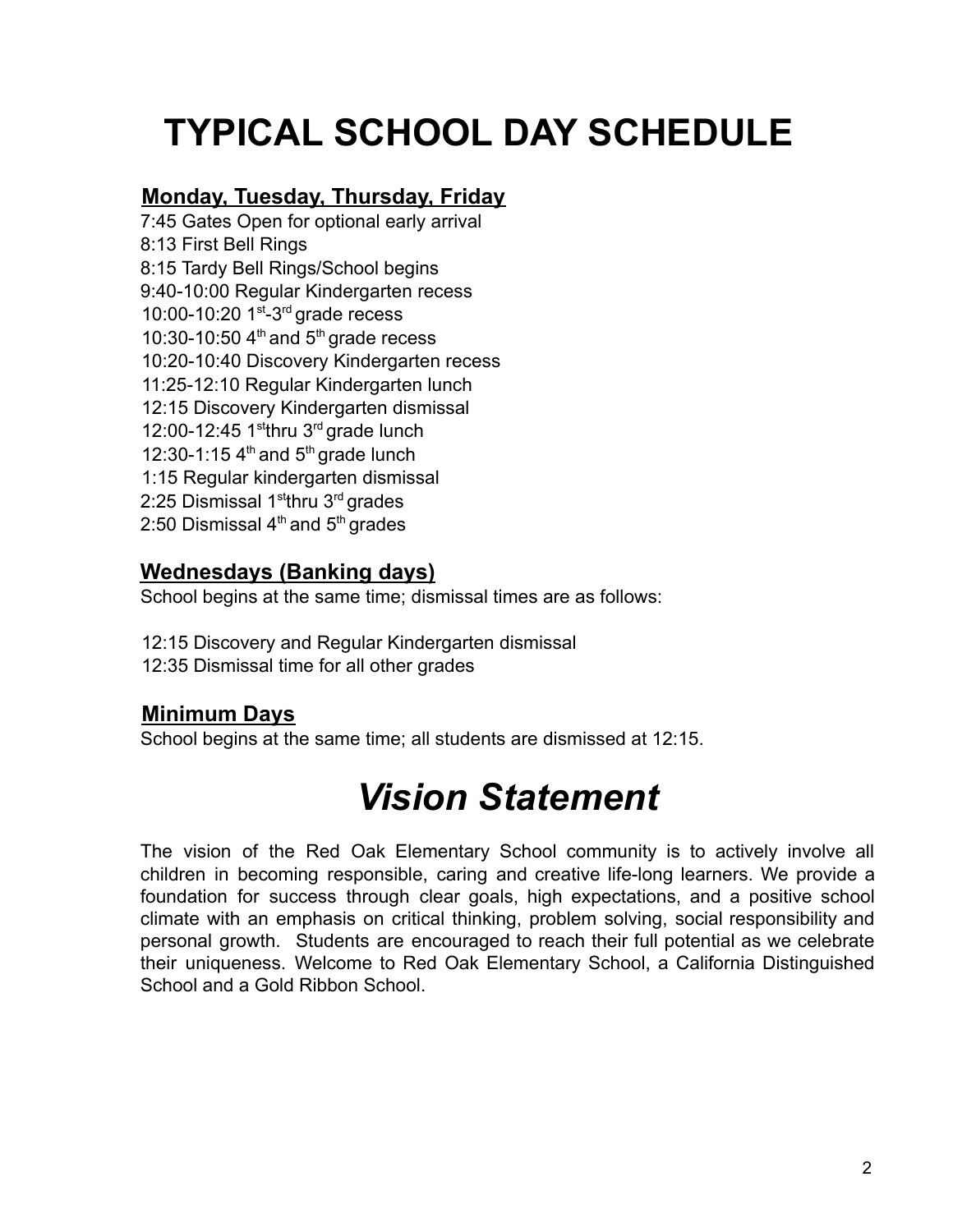## **Table of Contents**

IMPORTANT [INFORMATION](#page-5-0) FOR PARENTS **[COMMUNICATION](#page-5-1)** PARENT [PARTICIPATION](#page-5-2) **[ESSENTIALS](#page-5-3)** [SECURITY,](#page-5-4) FENCES, AND GATES STUDENT [ATTENDANCE](#page-6-0) AT SCHOOL FUNCTIONS LOST & [FOUND](#page-6-1) [OFFICE](#page-6-2) PHONE USE [PERSONAL](#page-6-3) CELL PHONE USE ON CAMPUS NUT AND ALLERGIC [REACTION](#page-7-0) POLICY [MEDICATION](#page-7-1) AND BROKEN LIMBS [SUNSCREEN/WATER](#page-7-2) BOTTLES BEFORE AND AFTER SCHOOL [SUPERVISION](#page-8-0) TRAFFIC [PROCEDURES](#page-8-1) TARDIES AND [ABSENCES](#page-9-0) [INDEPENDENT](#page-11-0) STUDY CONTRACT HOME HOSPITAL [INSTRUCTION](#page-11-1) COLLABORATIVE [TIME—WEDNESDAY](#page-12-0) EARLY RELEASE DAYS EMERGENCY [PLAN/SCHOOL](#page-12-1) SAFETY SCHOOL [PROPERTY](#page-12-2) REQUEST FOR [SUPPLIES](#page-13-0) STUDENTS NOT MEETING STATE [STANDARDS](#page-13-1) PHYSICAL [EDUCATION](#page-13-2) (PE) GIFTED AND TALENTED [PROGRAM](#page-13-3) (GATE) [REPORTING](#page-14-0) PROGRESS TO PARENTS [EXTENDED](#page-14-1) CARE PROGRAM [STUDENT](#page-14-2) COUNCIL FIELD [TRIPS](#page-14-3) PARENT DRIVER [CERTIFICATION](#page-15-0) AND INSURANCE **HELPING [STUDENTS](#page-15-1) AT HOME** TIME AFTER [SCHOOL](#page-16-0) [ELEMENTARY](#page-16-1) DRESS CODE **[LIBRARY](#page-17-0)** FOOD [SERVICE—NUTRITION](#page-17-1) AND LUNCH LUNCH WITH [STUDENTS/STUDENT](#page-18-0) LUNCHES [ANIMALS](#page-18-1) AT SCHOOL [DISTRIBUTION](#page-18-2) OF FLIERS AND INVITATIONS AT SCHOOL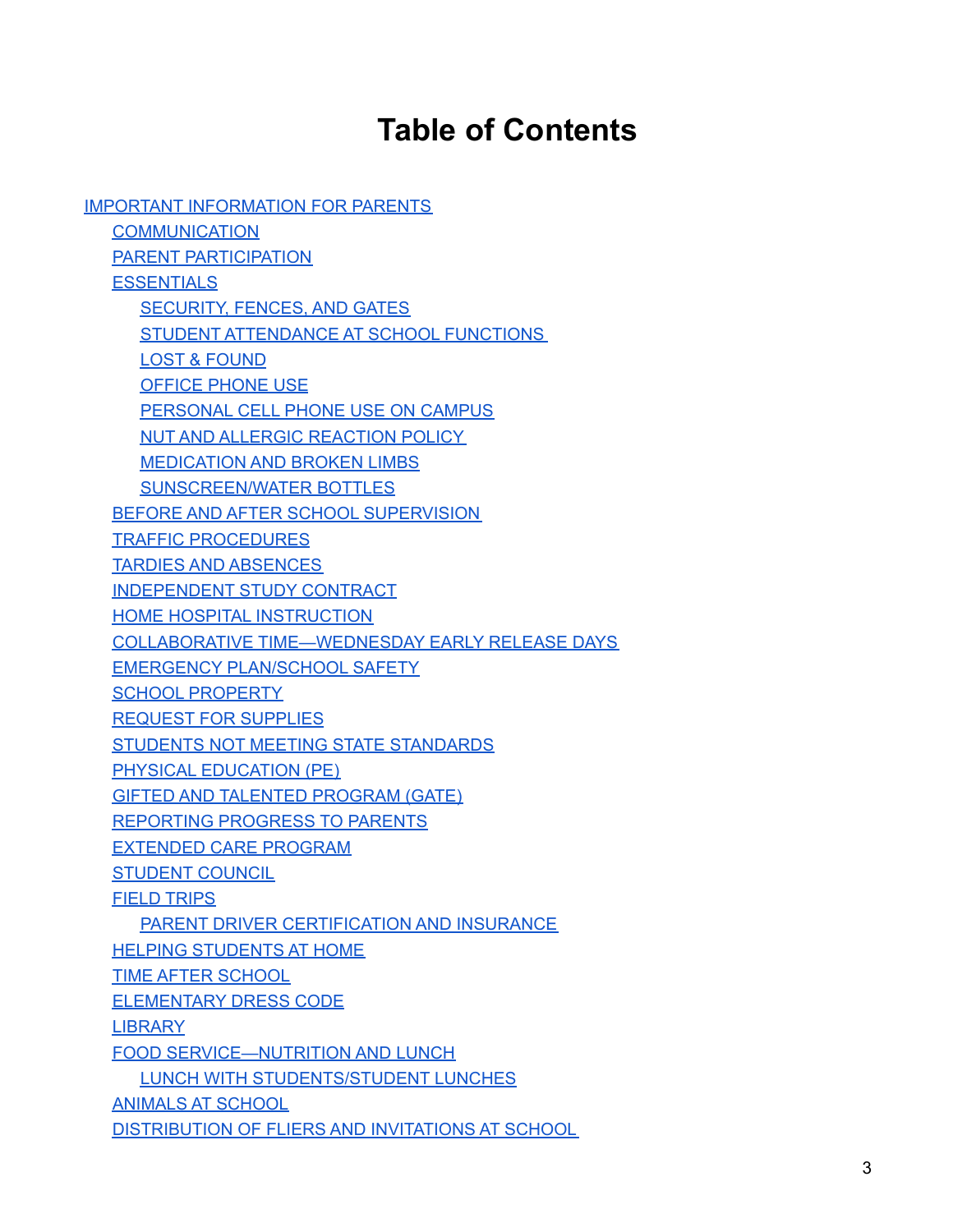CLASS PARTIES AND [CELEBRATIONS](#page-18-3) RELIGIOUS [OBSERVANCES](#page-19-0) [REWARDS](#page-19-1) AND HONORS STUDENT [ACCEPTABLE](#page-19-2) USE POLICY (AUP) OAK PARK UNIFIED POLICY FOR CAMPUS CONDUCT BP 5131 [CONTROLLED](#page-19-3) SUBSTANCES **[WEAPONS](#page-20-0)** BULLYING (INCLUDING ACTS OF [ELECTRONIC](#page-20-1) BULLYING) [ANONYMOUS](#page-21-0) TIPS **[DISCIPLINE](#page-21-1)** RED OAK [DISCIPLINE](#page-22-0) PLAN DIVERSITY [AWARENESS](#page-23-0) HARASSMENT, HATE SPEECH, HATE VIOLENCE, HOSTILE [ENVIRONMENT](#page-23-1) RACIAL [HARASSMENT](#page-23-2) & HOSTILITY HEALING, JUSTICE AND [PROTECTION](#page-24-0) GENDER [IDENTITY](#page-24-1) [HARASSMENT](#page-24-2) & HOSTILITY BASED ON GENDER, GENDER IDENTITY, SEXUAL [ORIENTATION,](#page-24-2) DISABILITY, AND RELIGION BEHAVIOR EXPECTATIONS AND [CONSEQUENCES](#page-25-0) SEXUAL [HARASSMENT](#page-25-1) SEARCH AND [SEIZURE](#page-26-0) OAK PARK UNIFIED SCHOOL [DISTRICT—CIVILITY](#page-26-1) POLICY [CIVILITY](#page-26-2) POLICY **[DISRUPTION](#page-27-0)** SAFETY AND [SECURITY](#page-27-1) **[DOCUMENTATION](#page-28-0)** IMPORTANT [INFORMATION](#page-28-1) FOR STUDENTS STUDENT [ACCEPTABLE](#page-28-2) USE POLICY (AUP) [STUDENT](#page-30-0) RIGHTS [TRANSGENDER/TRANSITIONING](#page-30-1) RIGHTS THE RIGHT TO BE [YOURSELF](#page-30-2) AT SCHOOL THE RIGHT TO BE SAFE AT [SCHOOL](#page-30-3) THE RIGHT TO BE [RESPECTED,](#page-30-4) TREATED WITH KINDNESS AND TO BE HEARD STUDENT [RESPONSIBILITIES](#page-30-5) [RESPECT](#page-31-0) THE RIGHTS OF OTHERS TO LEARN [COMING](#page-31-1) TO THE OFFICE PROPER BEHAVIOR AND [CITIZENSHIP](#page-31-2) ARE EXPECTED COME TO [SCHOOL](#page-31-3) UNLESS YOU ARE SICK COME TO SCHOOL [PREPARED](#page-31-4) BE ON TIME FOR [SCHOOL](#page-31-5) COMPLETE ALL SCHOOL [ASSIGNMENTS](#page-31-6) ON TIME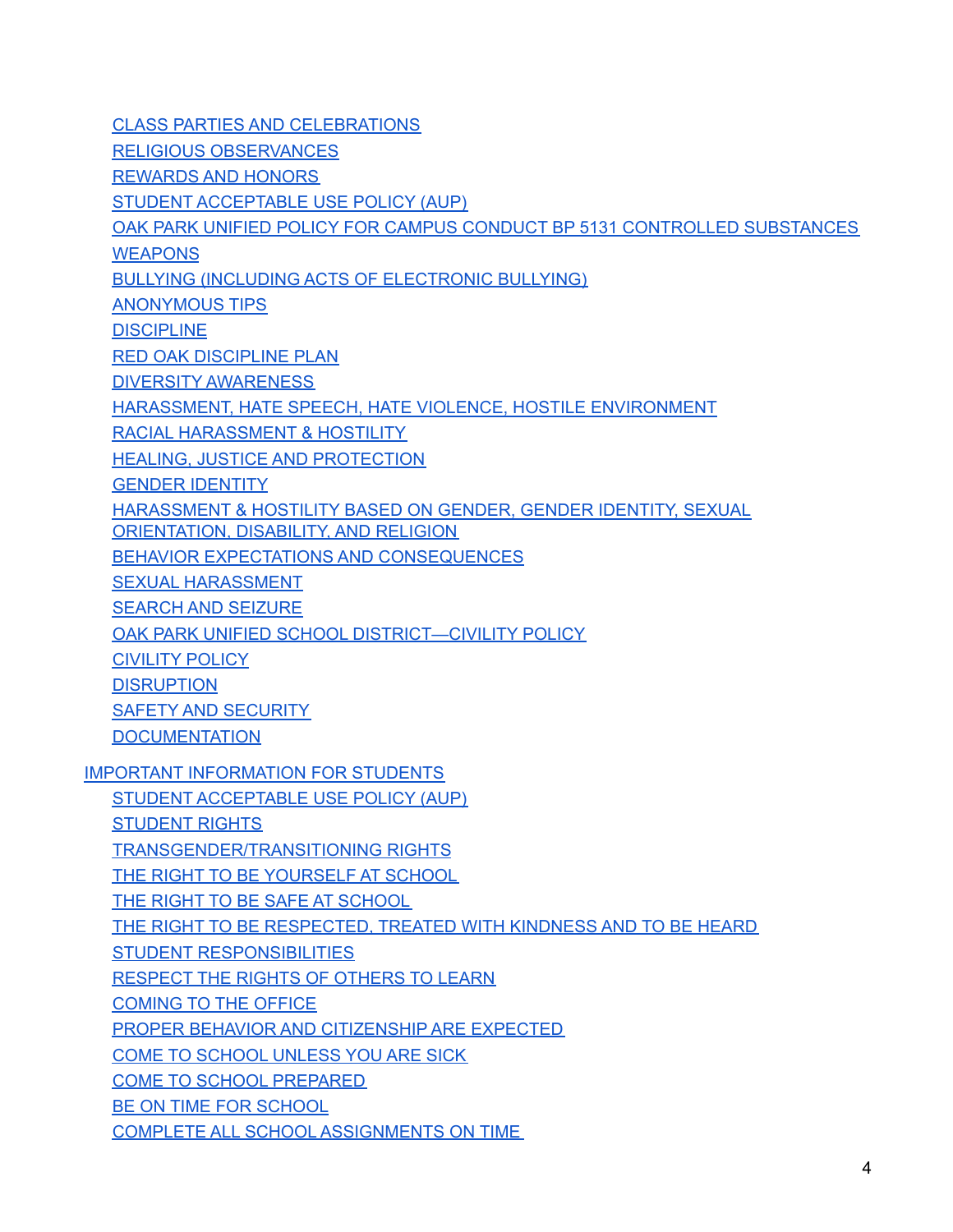STAFF [MEMBERS](#page-32-0) MUST BE OBEYED AT ALL TIMES [HONOR](#page-32-1) THE DRESS CODE SCHOOL PROPERTY IS TO BE [RESPECTED](#page-32-2) CHEATING AND [PLAGIARISM](#page-32-3) [RULES](#page-32-4) FOR PARK USE [PLAYGROUND](#page-32-5) RULES [LUNCH](#page-33-0) TIME RULES RULES FOR BIKE RIDERS AND [SKATEBOARD](#page-34-0) AND SCOOTER POLICY

DISTRICT CONTACT [INFORMATION](#page-35-0)

Red Oak [Elementary](#page-36-0) School

Policy and [Regulation](#page-36-1) Form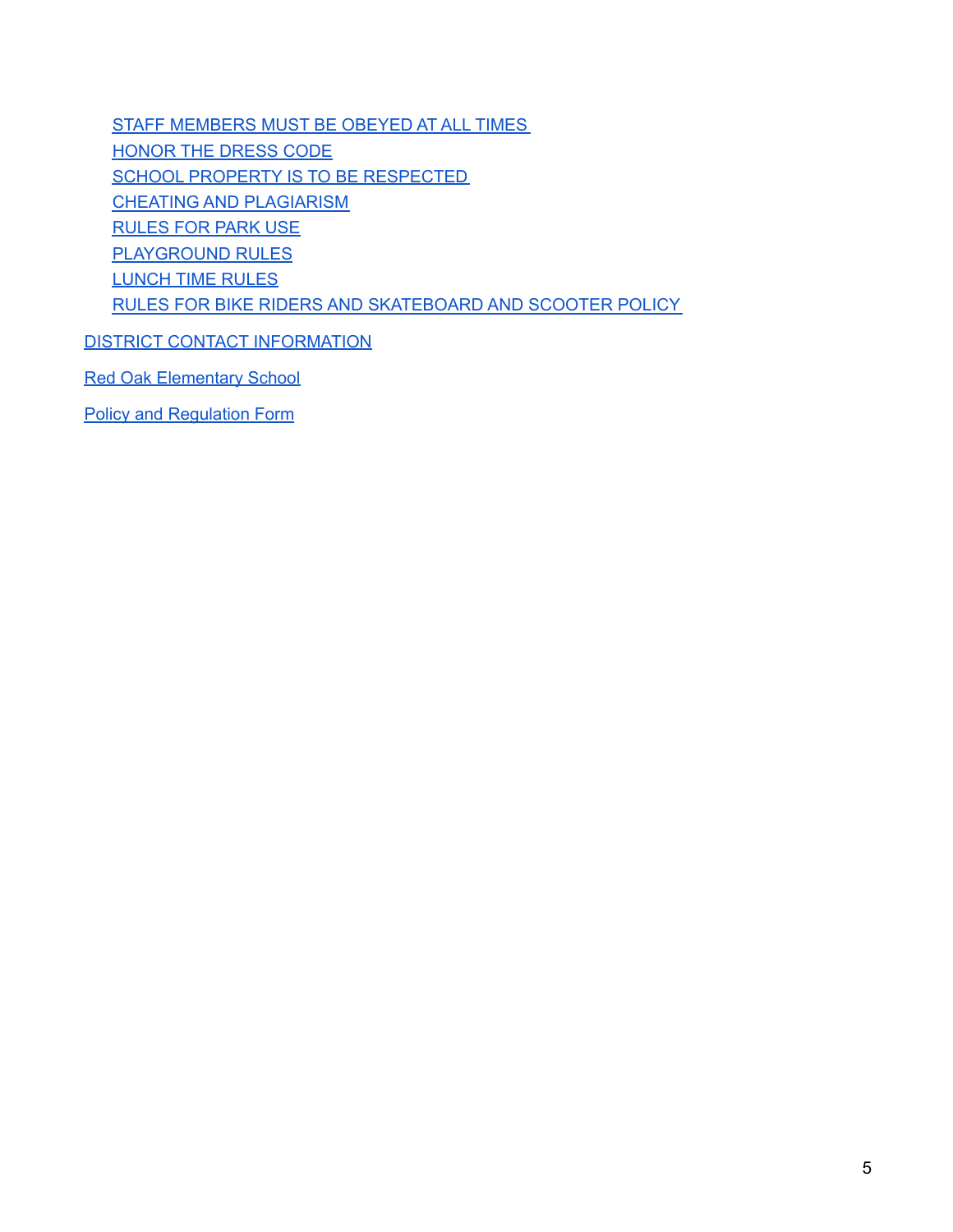# <span id="page-5-0"></span>**IMPORTANT INFORMATION FOR PARENTS**

Red Oak takes pride in creating a warm, friendly campus where excellence in learning and student safety are primary goals. Our caring, hardworking staff is readily available to assist students and their parents. BP 5142

### <span id="page-5-1"></span>**COMMUNICATION**

Communication between home and school is vital to maintaining the maximum support for student learning. Our **school telephone number is (818) 707-7972**; **fax (818) 597-4244; absence line (818) 597-4242.** If you have a message that needs to reach a student once the school day has begun, please call the office. Teachers check their emails daily, but in most cases will not respond during times when students are still in class. Whenever possible, staff will respond to inquiries within one working day. To reach any staff member via email, simply type their first initial and last name followed by @opusd.org. Please access our website at [www.oakparkusd.org/roes](http://www.oakparkusd.org/roes) to read our PFA's (Parent Faculty Association) online newsletter and to gain access to our Weekly "Rattler" via ParentSquare.

#### <span id="page-5-2"></span>**PARENT PARTICIPATION**

Parents are encouraged to participate in their children's education in a number of ways:

- *Classroom Volunteers* provide on-going clerical and instructional support to the teachers.
- *Room Parents* support classroom teachers in planning class celebrations and other activities.
- *Parent Faculty Association* Please join and volunteer!
- *School Site Council* is an elected body comprised of four community members, two teachers, a member of the non-teaching staff and the Principal. They monitor the implementation of our site's yearly improvement plan's general goals and philosophy, as well as the content of this handbook. Meetings are held monthly and are open to the public. Meetings are posted in the school bulletin. (BP 0450)
- *VIP's (Very Important Parents)* include Classroom volunteers, *Women In History Week* participants and Library story readers.
- Helping through donation

### <span id="page-5-3"></span>**ESSENTIALS**

#### <span id="page-5-4"></span>**SECURITY, FENCES, AND GATES**

Red Oak's campus is entirely fenced in. There are three gates that will be opened for access to the campus during arrival and dismissal times only: The main gate in front of the building near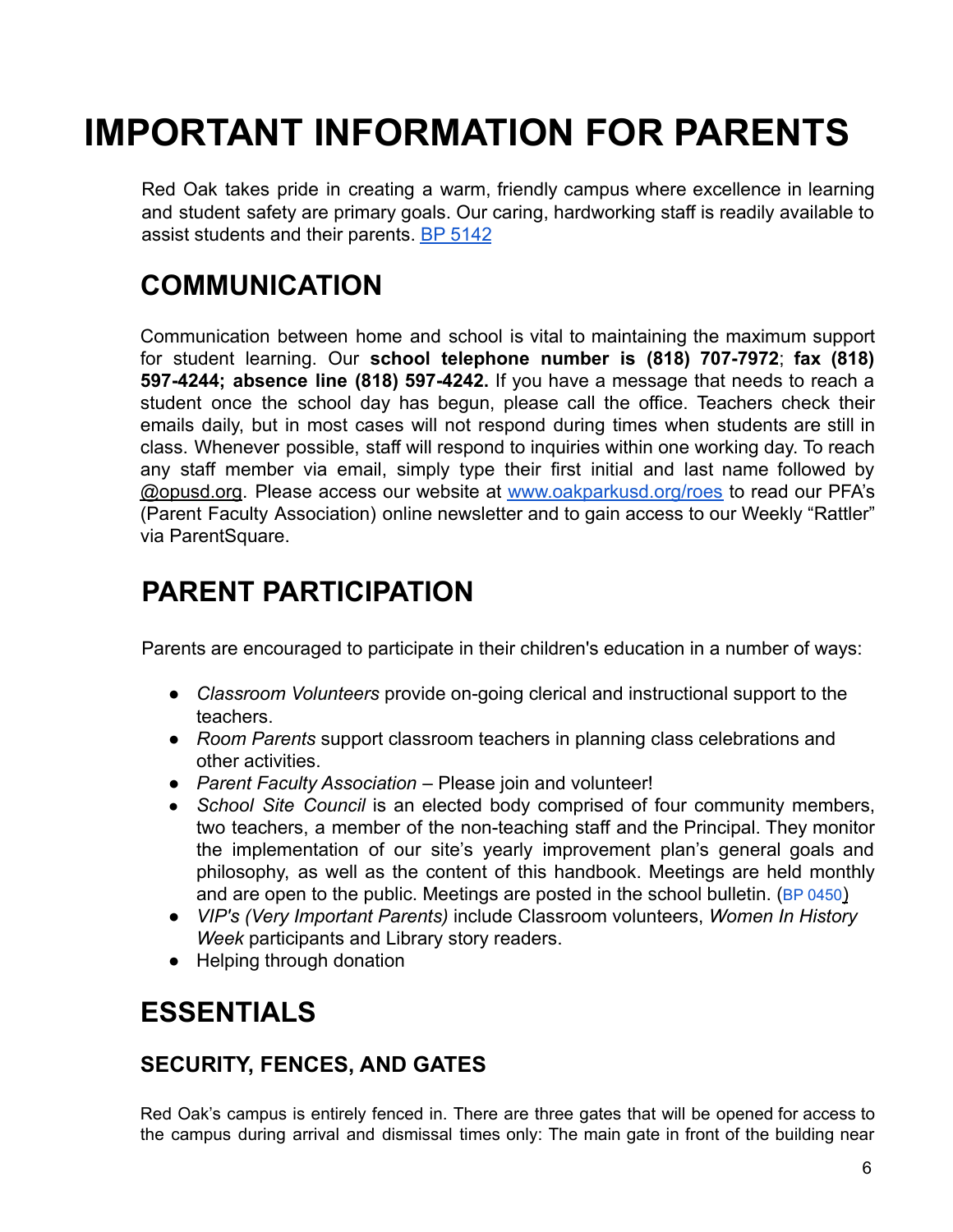the library, the gate adjacent to B11, and the Indian Springs Park gate. These gates will be opened before school beginning at 7:45am and closed at 8:20am. They will be opened again at 2:20pm and closed at 3:05pm. On Wednesdays, the gates will be opened at 7:45am and closed at 12:55pm. If your child is enrolled at Club Oak Park, they will communicate with you regarding the gates and access to their facilities.

To maintain campus security, volunteers and visitors coming to the campus must first **STOP IN THE OFFICE** to sign in and obtain a visitor's badge. The visitor's badge must be worn while on campus. Also, be sure to sign out before exiting the campus.

For safety reasons, **all parents must exit the campus no later than 10 minutes after morning line-up, or must sign in as a volunteer in the office.** Kindergarten parents must exit the campus with their student no later than 10 minutes after kindergarten dismissal. If you need to use a restroom while on campus, please use the office restrooms**. DO NOT USE THE STUDENT RESTROOMS ON CAMPUS.**

#### <span id="page-6-0"></span>**STUDENT ATTENDANCE AT SCHOOL FUNCTIONS**

Non-enrolled children may attend assemblies and performances, but not class parties or school activities such as field trips. Enrolled children will not be dismissed from class to attend siblings' assemblies, performances, etc., except they may attend the  $5<sup>th</sup>$  grade culmination ceremony of a sibling.

#### <span id="page-6-1"></span>**LOST & FOUND**

Lost and found items are located outside the Multi-Purpose Room. Unclaimed clothing is given to charity. **Please write your child's name on all items.**

#### <span id="page-6-2"></span>**OFFICE PHONE USE**

Students may use school phones for **emergencies only** or if they have not been picked up from school. Students **will not** be allowed to use office phones to call home regarding forgotten items or to arrange playdates.

#### <span id="page-6-3"></span>**PERSONAL CELL PHONE USE ON CAMPUS**

We strongly recommend that elementary students do not bring cell phones or electronic devices to school. This includes smart watches or other devices with the capacity to function as a communication device. If cell phones are brought to school, they must remain completely turned off (not just silenced) and must remain in the student's backpack at all times during the school day.

Students will be allowed access to a school telephone when necessary and appropriate. In an emergency, parents will be contacted using the school telephones, not the child's cell phone, and students might not be able to access their personal cell phones. Please refer to Board Policy: BP 5131.8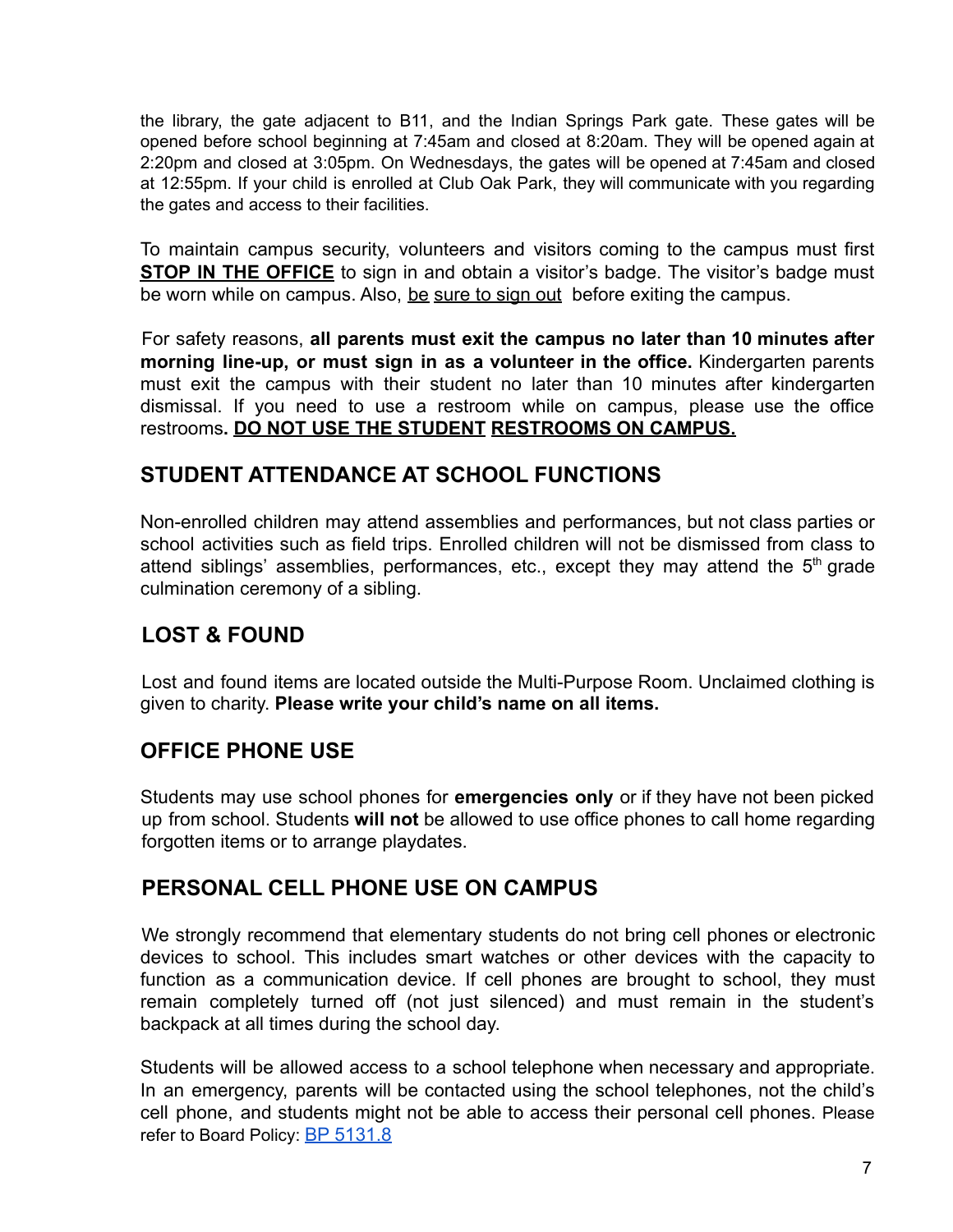Cell phones may only be used before and after school when students are off campus.

Many electronic devices can have tremendous educational value. Some devices such as laptops, tablets, or similar devices may be brought to school, but only with the permission of the student's teacher and parent. (See also *OPUSD Student Technology Acceptable Use Policy* as explained below.)

Any electronic items brought to school are brought at student's and parent's own risk. These items can be easily lost, damaged, or destroyed and are costly to replace.

#### <span id="page-7-0"></span>**NUT AND ALLERGIC REACTION POLICY**

When the school is advised by parents that a student has an allergy, the health tech contacts the parent to establish the course of action that the parent and student's health provider have determined to be appropriate. If medication such as an Epi-pen has been prescribed, it is the parent's responsibility to return the appropriate completed "Authorization for Any Medication Taken During School Hours" form along with the proper medication. At this initial contact, the health tech explains our philosophy and reviews protocol with the parent. The District nurse will then follow up with a health plan when necessary. (At nutrition and lunch, a nut-free table is available for students with allergies. Friends may eat with them if their lunch is nut-free.)

#### <span id="page-7-1"></span>**MEDICATION AND BROKEN LIMBS**

All medication (prescribed or over-the counter) can be administered by office personnel but we must have written permission from your doctor FIRST. Call the school office for the proper form and instructions if your child is in need of daily or temporary medication. Parents may administer medication to their child in the school office. Students are not allowed to carry aspirin, cough drops, or other seemingly harmless over-the-counter medications on their person. We **must** have a note from the doctor detailing an injury and necessary restrictions (PE, recess, etc.) of all students with breaks, fractures or sprains. We also need information about all injuries that require ace bandages, splints, casts, or crutches. Please contact the Health Clerk regarding any medical concerns or conditions.

#### <span id="page-7-2"></span>**SUNSCREEN/WATER BOTTLES**

Recess/Lunch breaks and PE are usually held outdoors. Protect your student from the long-term damaging effects of the sun by applying sunscreen to their face and exposed skin each morning before school. The use of sunscreen by students during the school day is permitted without a physician's note or prescription. Send your student to school with a hat/cap to wear when outdoors (no hats/caps inside the classroom) and a water-filled, sport top water bottle. There are two water bottle refill stations on campus. Encourage your student to learn their teachers' policies about water bottles in the classroom, to drink water frequently throughout the day, and to bring their water bottle to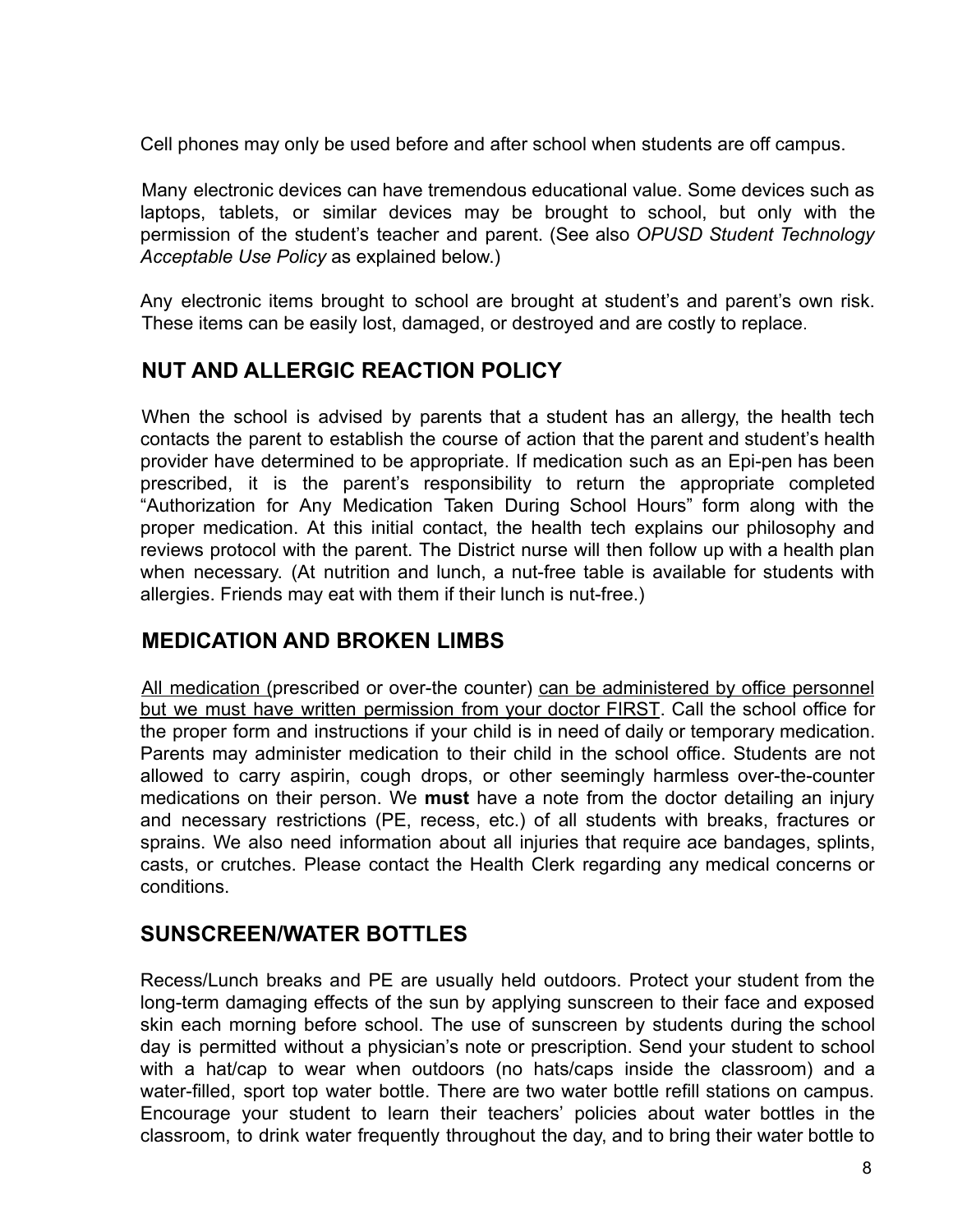PE. Please label (with permanent marker) your student's name on any sunscreen, hat/cap or water bottle brought to school. (EC 35173.5)

#### <span id="page-8-0"></span>**BEFORE AND AFTER SCHOOL SUPERVISION**

Our school is supervised in the morning beginning at 7:45 a.m., 30 minutes before the line-up bell. Students **may not** arrive at school before 7:45 a.m. Supervision for DK and K students is provided in the Kindergarten yard between 7:45 and 8:15, and for grades 1<sup>st</sup>-5<sup>th</sup> between 7:45 and 8:15 on the blacktop.

After school supervision for  $1<sup>st</sup>-3<sup>rd</sup>$  grade students is provided between 2:25 and 2:50 in the kindergarten yard. At 2:50, these students will be dismissed to the flagpole area. Please be prompt in picking up your students from school.

#### <span id="page-8-1"></span>**TRAFFIC PROCEDURES**

Student safety is EVERYONE'S RESPONSIBILITY. There are Crossing Guards at Hawthorne and Rockfield and Tuscany and Rockfield. We urge you to avoid the traffic in the parking lot by dropping off your child with the Crossing Guard who guides students across the crosswalk. Red Oak encourages parents to arrange for carpooling whenever possible and for students to walk to school if possible.

The following procedures have been developed to provide a safe and efficient way to get our students to and from school safely each day. The system will

work only if everyone driving to and from school obeys the rules and uses extreme caution. Every driver is responsible for following these rules and keeping students safe. **Cell phone use by parents is forbidden while in the car line while dropping off or picking up students.**

**Before School Drop-Off Procedures:** Drop off children in the marked white curb area only (near the flagpole). Do not stop to drop off along the red curb and follow the directions of the campus supervisors directing traffic. Parking is not permitted; do not leave your vehicle unattended. **If you need to park, please do not park in the spots designated for our staff at any time.**

If you walk to/from school please use crosswalks and be sure to listen to the instructions given by the crossing guard(s).

#### **After School Pick-Up Procedures:**

Pick up children in the marked white curb area only (near the flagpole). The inside lane is drop off and pickup only. The outside lane is EXIT only. No stopping. Do not leave your car unattended or let your children cross traffic to enter your vehicle. Please be patient and pay attention and follow the directions of the campus supervisors who are directing the traffic.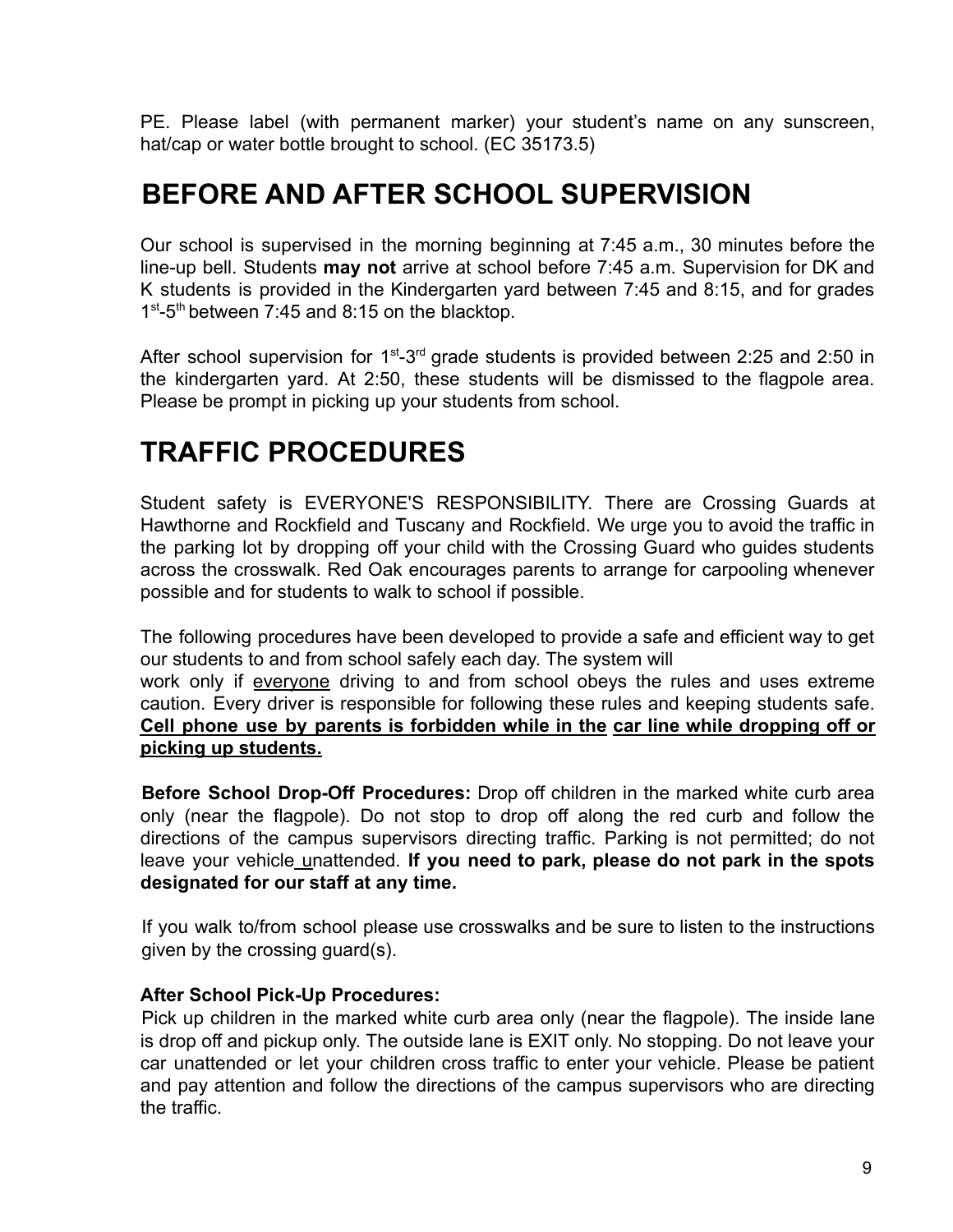# <span id="page-9-0"></span>**TARDIES AND ABSENCES**

Students are required to come to school prepared and on time. Students must be in line on the blacktop by **8:13 a.m.** Students who arrive after the 8:15 a.m. bell are considered **tardy** and **must** report to the office for a late pass.

#### **EXCESSIVE TARDIES AND ABSENCES**

On the 5th tardy or 6<sup>th</sup> absence, a letter will be sent home reminding parents that students are required to be on time to school and a conference with the principal may be requested. On the **10th tardy or 12th absence**, parents/guardians will be required to meet with the District Student Attendance Review Team (SART). On the **15th tardy or 18th absence,** parents/guardians will be referred to the Ventura County Student Attendance Review Board (SARB) which, in turn, may refer the case to the Superior Court for prosecution.

#### **ABSENCES**

For attendance accounting and to ensure student safety in getting to school, parents are required to notify the school of daily absences. Phone the school office any time before 9:00 A.M. at **(818) 597-4242**, report the absence, and give the reason. (Please remember that if your child was sent home from school with a fever or vomiting, or if your child has a fever at home or is vomiting, your child cannot return to school until they are fever or vomit free for 24 hours.) If you anticipate the absence to be more than 3 days, call (818) 707-7972 between 10:00 AM and 2:00 PM to arrange for homework.

A student's absence shall be excused for any of the following reasons:

- 1. Personal illness, including absence for the benefit of the student's mental or behavioral health (Education Code 48205)
- 2. Quarantine under the direction of a county or city health officer (Education Code 48205)
- 3. Medical, dental, optometrical, or chiropractic appointment (Education Code 48205)
- 4. Attendance at funeral services for a member of the immediate family, which shall be limited to one day if the service is conducted in California or three days if the service is conducted out of state (Education Code 48205)

Immediate family shall be defined as mother, father, grandmother, grandfather, spouse, son/son-in-law, daughter/daughter-in-law, brother, sister, or any relative living in the student's immediate household. (Education Code 45194, 48205)

5. Jury duty in the manner provided by law (Education Code 48205)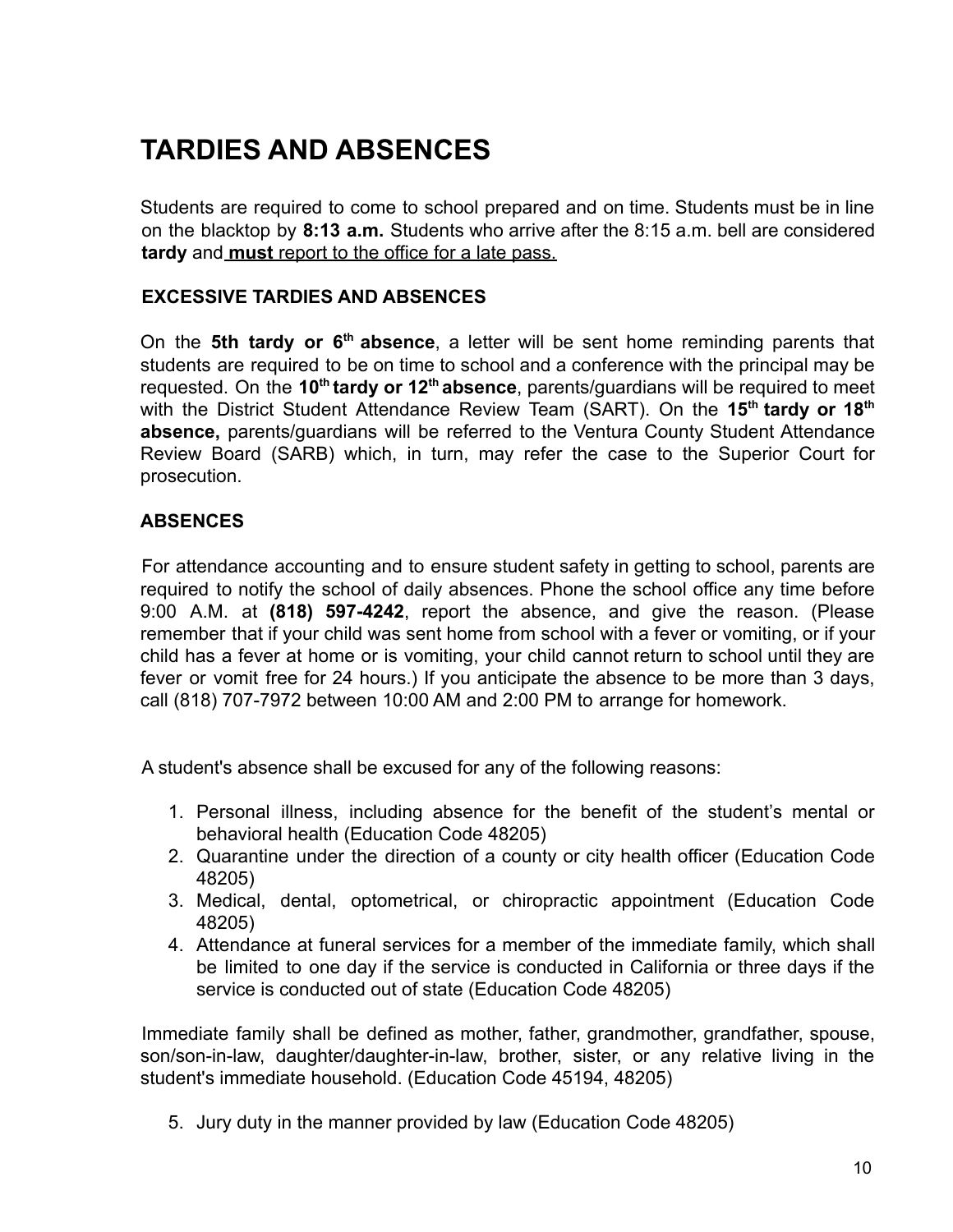- 6. The illness or medical appointment of a child to whom the student is the custodial parent (Education Code 48205)
- 7. Upon advance written request by the parent/guardian and the approval of the principal or designee, justifiable personal reasons including, but not limited to: (Education Code 48205)
- a. Appearance in court
- b. Attendance at a funeral service
- c. Observation of a holiday or ceremony of his/her religion
- d. Attendance at religious retreats for no more than four hours per semester
- e. Attendance at an employment conference
- f. Attendance at an educational conference offered by a nonprofit organization on the legislative or judicial process
- 8. Service as a member of a precinct board for an election pursuant to Elections Code 12302 (Education Code 48205)
- 9. To spend time with an immediate family member who is an active duty member of the uniformed services, as defined in Education Code 49701, and has been called to duty for deployment to a combat zone or a combat support position or is on leave from or has immediately returned from such deployment (Education Code 48205)

Such absence shall be granted for a period of time to be determined at the discretion of the Superintendent or designee. (Education Code 48205)

- 10.To attend his/her naturalization ceremony to become a United States citizen. (Education Code 48205)
- 11. Participation in a cultural ceremony or event which relates to the habits, practices, beliefs, and traditions of a certain group of people (Education Code 48205)
- 12.Participation in religious exercises or to receive moral or religious instruction in accordance with district policy, subject to the following conditions: (Education Code 46014)
- a. The student's parent/guardian shall provide written consent for the absence.
- b. Absence for student participation in religious exercises or instruction shall not be considered an absence for the purpose of computing average daily attendance if the student attends at least the minimum school day as specified in AR 6112 - School Day.
- c. The student shall be excused from school for this purpose on no more than four days per school month.
- 13.Work in the entertainment or allied industry (Education Code 48225.5)

Work for a student who holds a work permit authorizing work in the entertainment or allied industries for a period of not more than five consecutive days. For this purpose, student absence shall be excused for a maximum of up to five absences per school year. (Education Code 48225.5)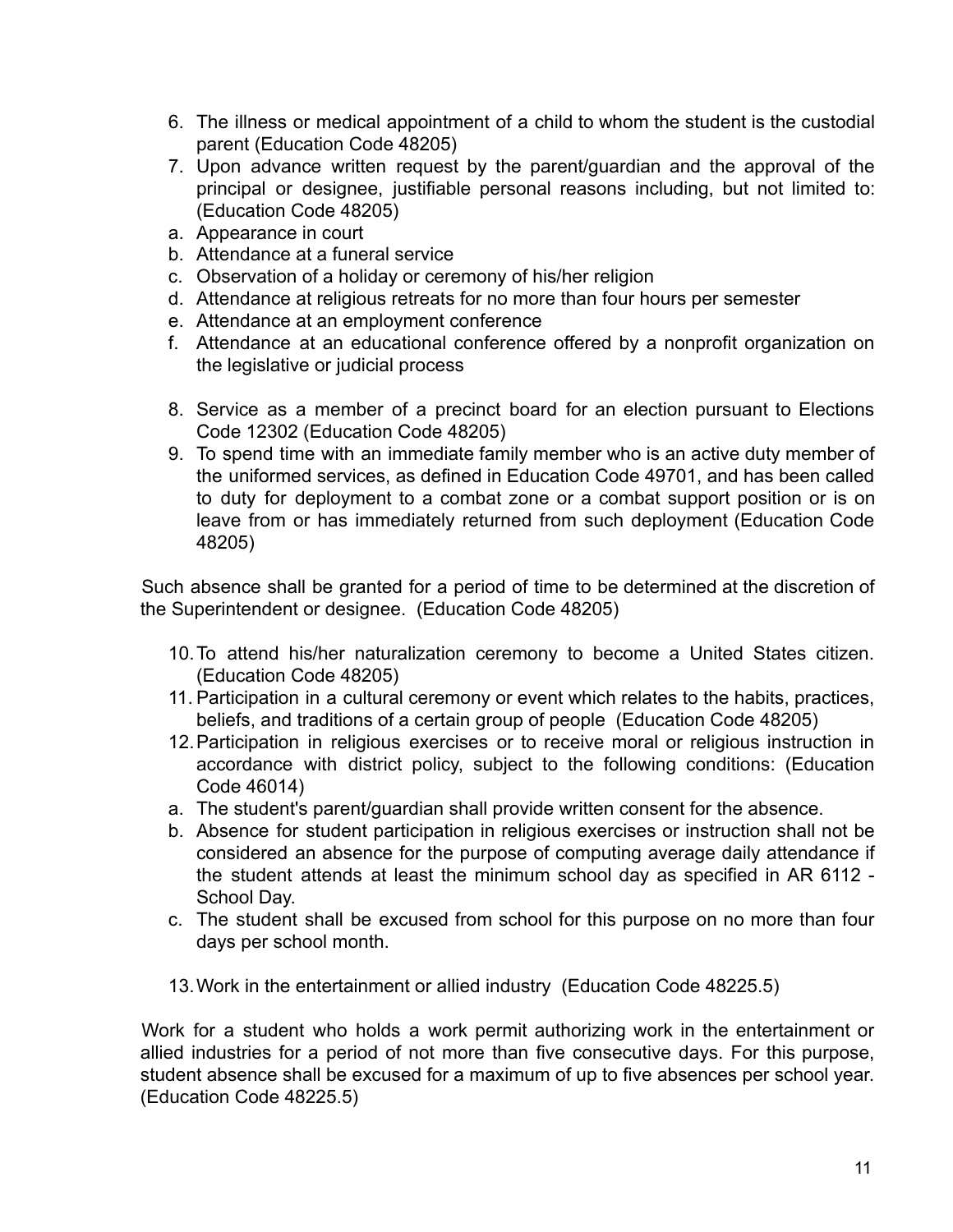14.Participation with a nonprofit performing arts organization in a performance for a public school audience (Education Code 48225.5)

A student may be excused for up to five such absences per school year provided that the student's parent/guardian provides a written explanation of such absence to the school. (Education Code 48225.5)

15.Other reasons authorized at the discretion of the principal or designee based on the student's specific circumstances (Education Code 48205, 48260)

For the purpose of the absences described above, immediate family means the student's parent/guardian, brother or sister, grandparent, or any other relative living in the student's household. (Education Code 48205).

#### **EXCESSIVE ABSENCES**

Our district attendance system counts the number of days that students miss school, whether excused or unexcused. A student is considered a "Chronic Absentee" by the California Education Code, which means a student who is absent 10 percent or more of the school days in the school year. This is calculated when the total number of days a pupil is absent is divided by the total number of days the pupil is enrolled, when school was actually taught. This pertains to the number of school days of the district, exclusive of Saturdays and Sundays. Excused absences include illness or injury to the child, quarantine of the home by a health official, a medical/dental appointment that can only be scheduled during school hours, religious holidays, or attendance at funeral services of immediate family.

Please see the full policy on Chronic Absence and Truancy at this link: BP. [5113.1](https://www.oakparkusd.org/cms/lib/CA01000794/Centricity/domain/1222/policies%205000%20series%20-%20students/BP5113.1%20Chronic%20Absence%20and%20Truancy%20updated%2011-14-17.pdf) [Chronic Absence And Truancy](https://www.oakparkusd.org/cms/lib/CA01000794/Centricity/domain/1222/policies%205000%20series%20-%20students/BP5113.1%20Chronic%20Absence%20and%20Truancy%20updated%2011-14-17.pdf)

#### <span id="page-11-0"></span>**INDEPENDENT STUDY CONTRACT**

An Independent Study Contract can be formulated to provide on-going instruction for students absent from school for an extended period of time due to extended illness and/or extenuating circumstances. **The minimum length of an Independent Study Contract is five days.** Please give the school **three days of advance notice** if you intend to use Independent Study. You must request the Contract in person as Contracts are signed and dated by the student, parent, teacher, and principal. **Please Note:** The student is required to complete all assigned work, and submit it to the teacher **on the day of their return to school.** If work is not completed the absences will be recorded as unexcused.

#### <span id="page-11-1"></span>**HOME HOSPITAL INSTRUCTION**

California Education Code SS48206.3 requires that Home/Hospital instruction be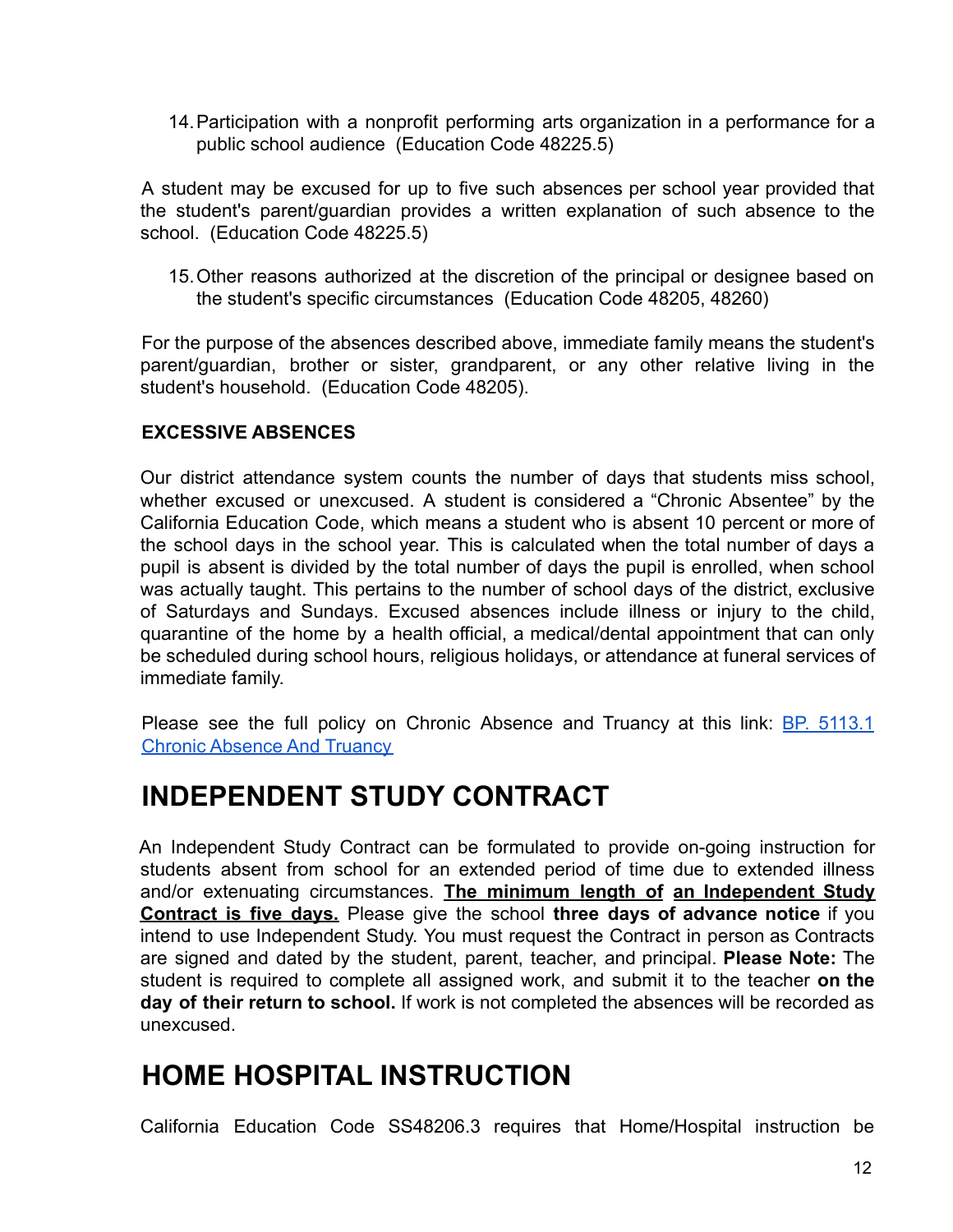available to students with **temporary** disabilities that make attendance in regular day classes or alternative education programs impossible or inadvisable. A temporary disability is defined as "a physical, mental, or emotional disability incurred while a student is enrolled in regular day classes or an alternative education program, after which the student can reasonably be expected to return to regular day classes or an alternative education program without special intervention." Home/Hospital students can normally be expected to return to their regular classes after their disability has been addressed through medical intervention. If a student is determined to require Home/Hospital instruction, they will receive one clock hour of individualized instruction for each day that instruction is offered by the district in the regular education program. The maximum number of hours that can be offered to a student in one week is dependent upon the number of school days in that week.

Home/Hospital instruction is typically not necessary for students who may be absent for between one and two weeks**.** Instruction for these students will be handled at the site level.

### <span id="page-12-0"></span>**COLLABORATIVE TIME—WEDNESDAY EARLY RELEASE DAYS**

Wednesdays are collaborative days for teachers. Kindergarten hours are 8:15 a.m.-12:15 p.m.; the hours for grades 1-5 are 8:15 a.m.-12:35 p.m. Children may eat lunch on campus but must be picked up by 1:00 p.m. or be enrolled in Red Oak enrichment classes or the Red Oak extended care program (Club Oak Park). There is no supervision on the Red Oak campus on Wednesdays after 1:00 p.m.

### <span id="page-12-1"></span>**EMERGENCY PLAN/SCHOOL SAFETY**

Red Oak has a safety plan and supplies to handle emergencies. Drills are held with staff and students to be prepared in the event of an emergency.

In the event of a disaster, school is one of the safest places for your child. School grounds will be **off limits** during emergencies to all but school and emergency personnel. Parents will pick up their children at the gate designated by the first initial of your last name. The gates are adjacent to the Kindergarten yard and the library at the front of school. (BP 0450 ; BP 3515 ; BP 5131.8)

### <span id="page-12-2"></span>**SCHOOL PROPERTY**

Students are responsible for replacing any lost or damaged textbooks, equipment, or library books. Parents will be charged for replacement. **Any student owing replacement fines will not receive a report card.**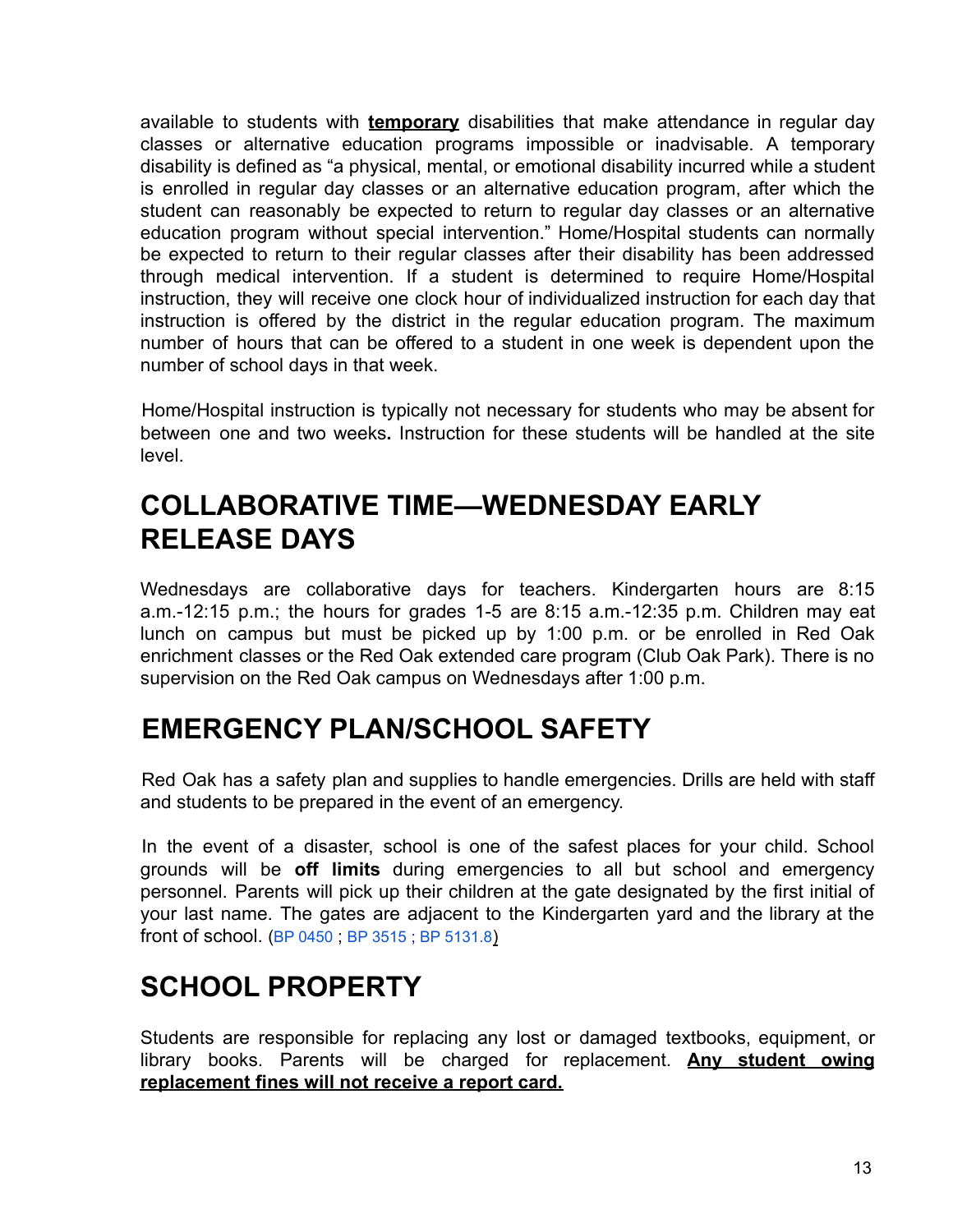## <span id="page-13-0"></span>**REQUEST FOR SUPPLIES**

Any request for supplies or donations toward the purchase of supplies, materials, equipment, programs, etc. is completely voluntary under the law in California public schools*.* Students may not be charged for participation in educational activities and may not be discriminated against or denied participation for not providing voluntary donations to the school. Should any student or parent believe they were impermissibly charged a fee or required to provide materials or supplies that they would not have otherwise voluntarily paid or provided, an application for reimbursement may be filed with the District by calling 818-735-3206. For further information and legal references you can also visit our website: [www.oakparkusd.org/DONATIONGUIDELINES](http://www.oakparkusd.org/DONATIONGUIDELINES).

#### <span id="page-13-1"></span>**STUDENTS NOT MEETING STATE STANDARDS**

Red Oak has an active **Student Success Team** (SST) comprised of teachers and specialists. This team reviews the progress and educational needs of referred students when additional learning support may be needed to meet individual student needs. Additional support for students will be met in the classroom through differentiated instruction, during the school day in our

Learning Center, or Special Education. Special Education services are offered by the Oak Park Unified School District to students who qualify using the criteria established by the State of California. Services are provided in the least restrictive environment, the Resource Room and the regular classroom.

#### <span id="page-13-2"></span>**PHYSICAL EDUCATION (PE)**

An important part of our program includes physical education, with an emphasis on physical activities. The total amount of time required for PE in Grades 1-5 is no less than 200 minutes each 10 school days, exclusive of recesses and the lunch period. Education Code 51210(a)7). If you have any questions regarding your child's PE instructional minutes, please contact your child's PE teacher or principal. If more information is needed, please contact Stew McGugan, Assistant Superintendent of Human Resources, at smcgugan@opusd.org. A Uniform Complaint Procedure form may also be found at [Uniform Complaint](https://www.oakparkusd.org/domain/1354) Procedures (BP1312.3). Education Code 51210(b).

#### <span id="page-13-3"></span>**GIFTED AND TALENTED PROGRAM (GATE)**

The GATE program begins in grade 4 and proceeds through high school. The school GATE committee determines eligibility based on test scores, parent and teacher survey forms, and a student portfolio. Once a student enters the GATE program, they continue in the program through their years in the Oak Park Unified School District. Red Oak uses a differentiated instructional strategy in all grades. This means students that have already mastered standards are grouped together either in the classroom or across the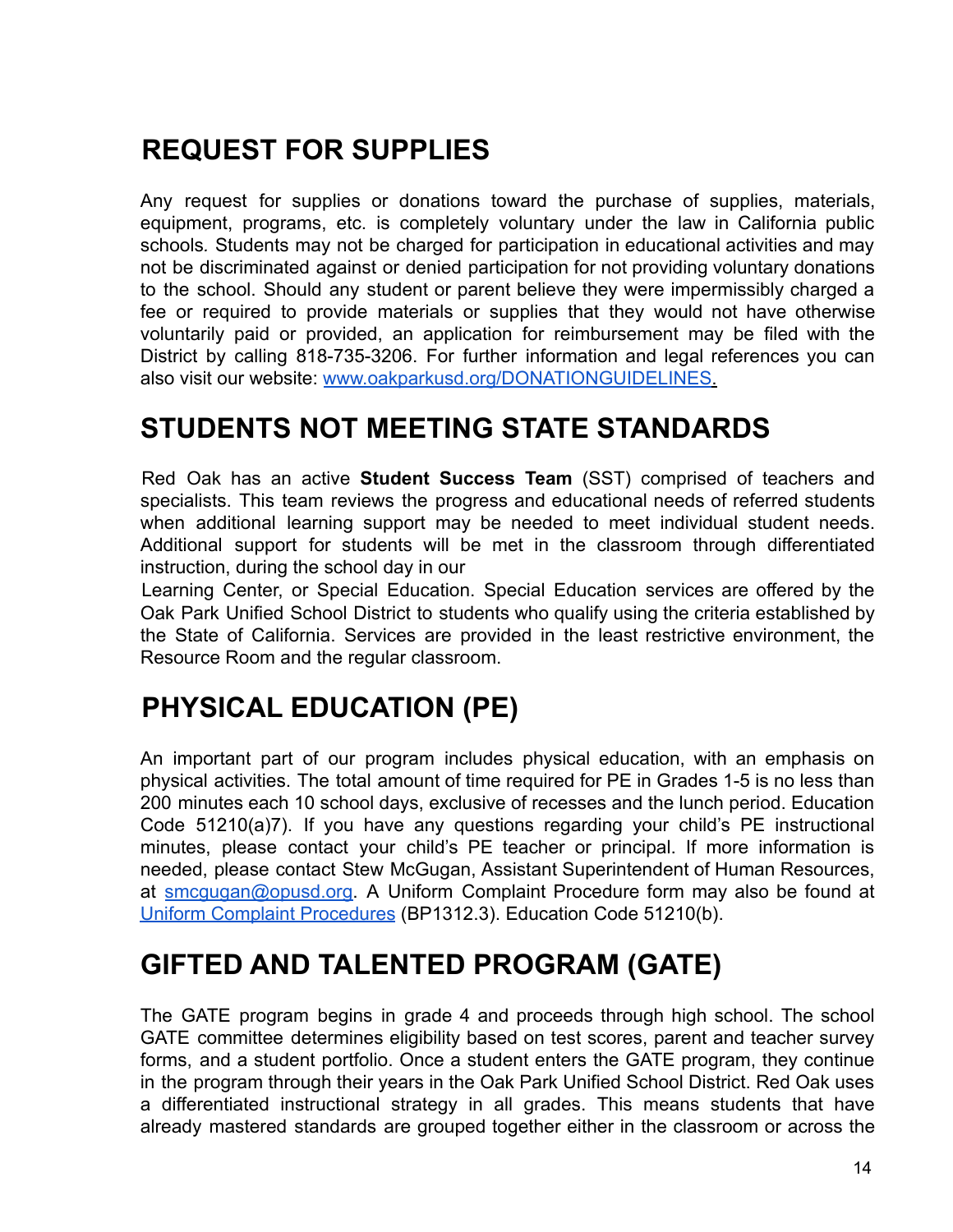grade level and given assignments that challenge their knowledge of the grade level's standards.

#### <span id="page-14-0"></span>**REPORTING PROGRESS TO PARENTS**

Student progress is reported to parents on a trimester basis using a grade level report card. Conferences are held for all students in November and March follow-up conferences are held for selected students. On-going conferences may be held at the request of the parent or teacher to ensure communication

and monitor student growth. Only one conference, respectively, per student (there will not be additional conferences scheduled for dual parent households.)

# <span id="page-14-1"></span>**EXTENDED CARE PROGRAM**

Parents are invited to enroll their children in Oak Park Unified School District's *Club Oak Park* Extended Care Program that is available to Red Oak students on our campus with morning and afternoon sessions. Please use this link for more information: <https://sites.google.com/opusd.org/opusd-extended-care-program/home>

### <span id="page-14-2"></span>**STUDENT COUNCIL**

One of the important aspects to establishing a positive school climate is an effective Student Council, encouraging student leadership and school stewardship. The Student Council is made up of one student representative from each classroom in grades 3-5. Elections are held twice per year for representatives and Executive Officers. All students must be in good standing in terms of behavior, academics and have approval from their teacher and parents.

### <span id="page-14-3"></span>**FIELD TRIPS**

Fees may be requested for field trips and excursions in connection with courses of instruction or school-related social, educational, cultural, athletic, or school band activities so long as no pupil is prevented from making the field trip or excursion because of lack of sufficient funds. (Code, § 35330(b).)

Parents are asked to complete a master consent form at the beginning of the year, but will always be asked for consent for each individual trip. No student may attend a Field Trip without both signed documents on file. All students who are attending the trip must leave and return to the school with their class.  $(BP 3540)$  Teachers may use insured parent drivers or contract bus services. All parent drivers are required to drive additional students in their vehicle as determined by the teacher. Parent chaperones and drivers are selected at the discretion of the teacher. Parent volunteers are required to give their full attention to our students. Siblings are not allowed to attend. Students are not allowed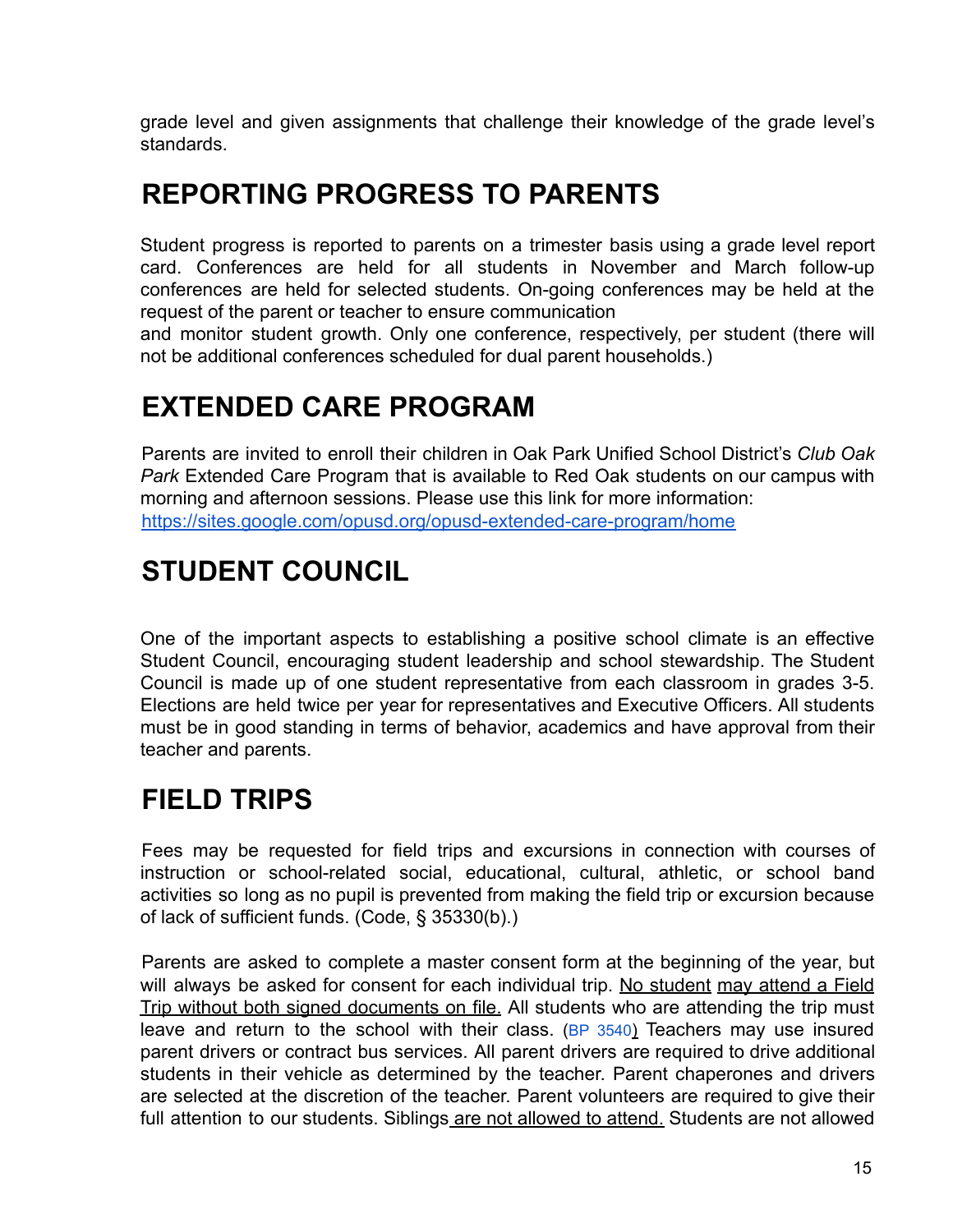to ride in the front passenger seat. Drivers must ensure that required seat belts and/or child passenger restraint systems are properly used. Child passenger restraint systems are required for children under 8 years of age or under 4 feet, 9 inches in height. Please see additional information below.

#### <span id="page-15-0"></span>**PARENT DRIVER CERTIFICATION AND INSURANCE**

If you drive on a field trip you must have a School Driver's Certification Form on file in the school office. You will be required to show proof of current: 1) Valid California Driver's License, 2) Vehicle Registration, 3) Insurance policy (liability limits not less than \$100,000 each person and \$300,000 each accident).

#### <span id="page-15-1"></span>**HELPING STUDENTS AT HOME**

The following is a list of ideas the Red Oak staff encourages all parents to consider:

- 1. Have your child set up a regular time and place for studying each day. It should be a quiet comfortable place free from distractions. If homework is completed before time is up, encourage your children to read, review and study for tests, find related materials, etc.
- 2. Help your child get organized. Collect everything they might need before they begin - paper, pencil, pen, eraser, books, markers, etc.
- 3. Allow your child to work on their own. Tell them they can ask a question if they don't understand something. It is important that teachers see what students are capable of without parent help.
- 4. We recognize that playtime, downtime, and family time are critically important for our students. Homework will not be assigned over vacations or holiday weekends. (See also Exhibit A – 6154 OPUSD Elementary Homework Guidelines.)

**No makeup class work will be sent home** until the **absence exceeds three days**. Upon the student's return to school, the teacher will decide what assignments need to be made up, and will give the student twice as many days as they were absent to complete the work.

EX: 1 day absent  $= 2$  days to make up work.

**If the absence exceeds three days**, the teacher will provide assignments to prevent the child from falling behind. Parents may contact the school after three days to pick up school work. All work must be completed within the time allotments above. **In fifth grade, it is the student's responsibility to find out the assignments missed and make arrangements with their teacher to have the work completed.**

The entire Board policy on Homework/Makeup Work can be viewed at this link, BP [6154](https://www.oakparkusd.org/cms/lib/CA01000794/Centricity/domain/1222/policies%206000%20series%20-%20instruction/BP6154%20%20Homework%20and%20Make%20Up%20Work%20updated%204_17_2018.pdf) [Homework/Makeup Work Policy](https://www.oakparkusd.org/cms/lib/CA01000794/Centricity/domain/1222/policies%206000%20series%20-%20instruction/BP6154%20%20Homework%20and%20Make%20Up%20Work%20updated%204_17_2018.pdf)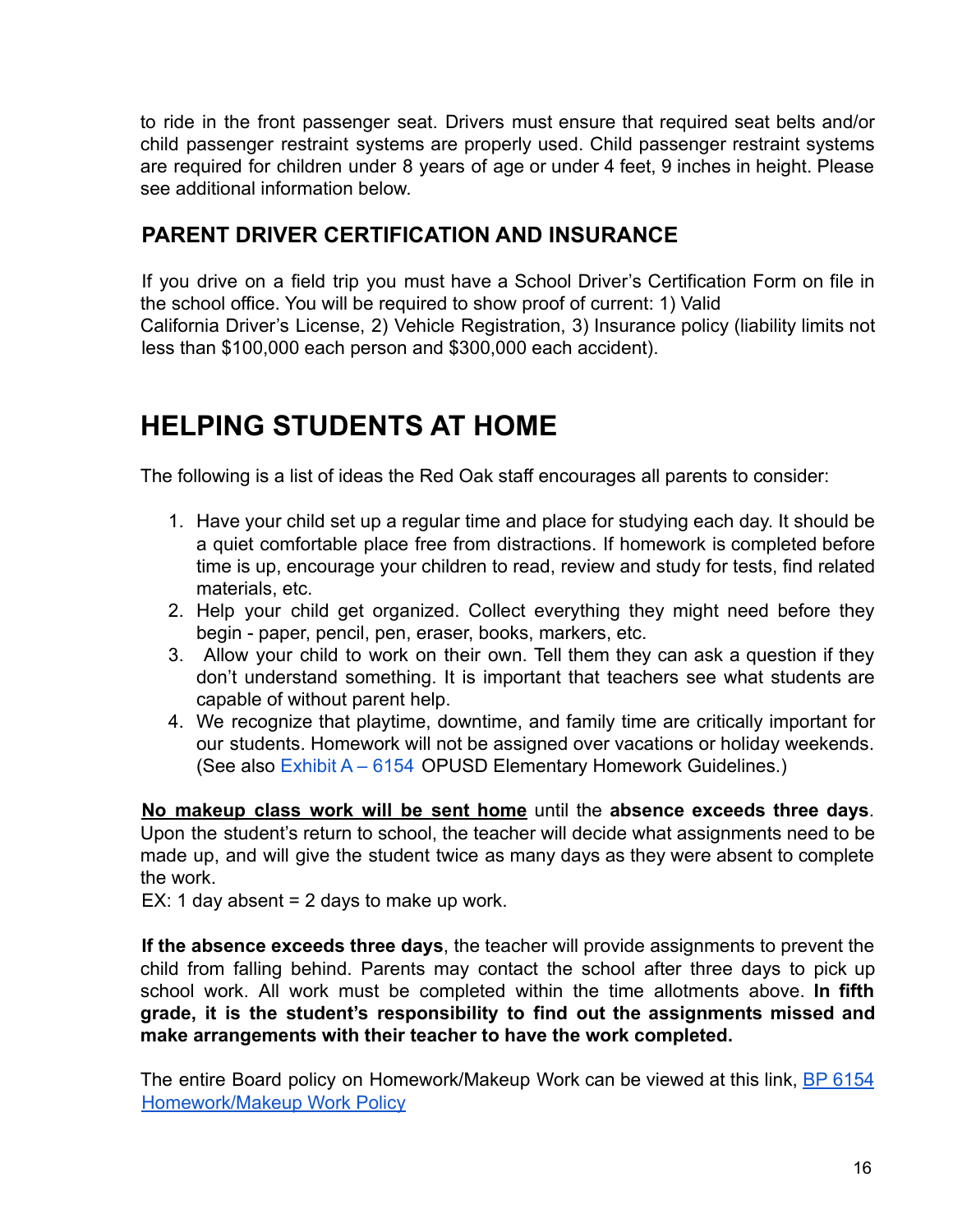# <span id="page-16-0"></span>**TIME AFTER SCHOOL**

Teachers may **hold students up to 10 minutes** after school without notifying parents if it is necessary to address academic or behavioral issues.

#### <span id="page-16-1"></span>**ELEMENTARY DRESS CODE**

Student attire and grooming must permit the student to participate in learning without posing a risk to the health or safety of any student or school district personnel. The responsibility for the dress and grooming of a student rests primarily with the student and their parents or guardians. Parents or guardians are responsible for ensuring student compliance with the school dress code. Students are responsible for complying with the dress code during school hours and school activities. It is important that the student comes to school dressed appropriately for all outdoor physical activities.

- Students must wear clothing that includes both a shirt with pants or skirt, or the equivalent (for example dresses, shorts, or leggings) and shoes appropriate for physical movement and physical education classes.
- No flip flops, open toe, open heel, or heeled shoes over once inch.
- Comfortable and flexible street shoes or tennis shoes are suggested.
- Clothing must cover the chest, back, buttocks, and torso.
- Clothing must opaquely cover private parts and any undergarments at all times (see-through clothing, mesh, or transparent materials do not meet this requirement).
- Tops or shirts must have the minimum of a strap over each shoulder that keep the top in place to meet the above requirements.
- Clothing may not depict, advertise or advocate the use of firearms, alcohol, tobacco, marijuana or other controlled substances.
- Clothing may not use or depict hate speech targeting groups based on race, ethnicity, gender, sexual orientation, gender identity, religious affiliation or any other protected classification.
- Students may not wear clothing and accessories that feature offensive images or language including profanity, pornography, vulgarities, or defamatory language as determined by the school principal or their administrative designee.
- Students are encouraged to wear hats and visors outdoors to provide sun protection. Hats or visors may not be worn indoors, with the exception of religious, ethnic, or culturally specific head coverings.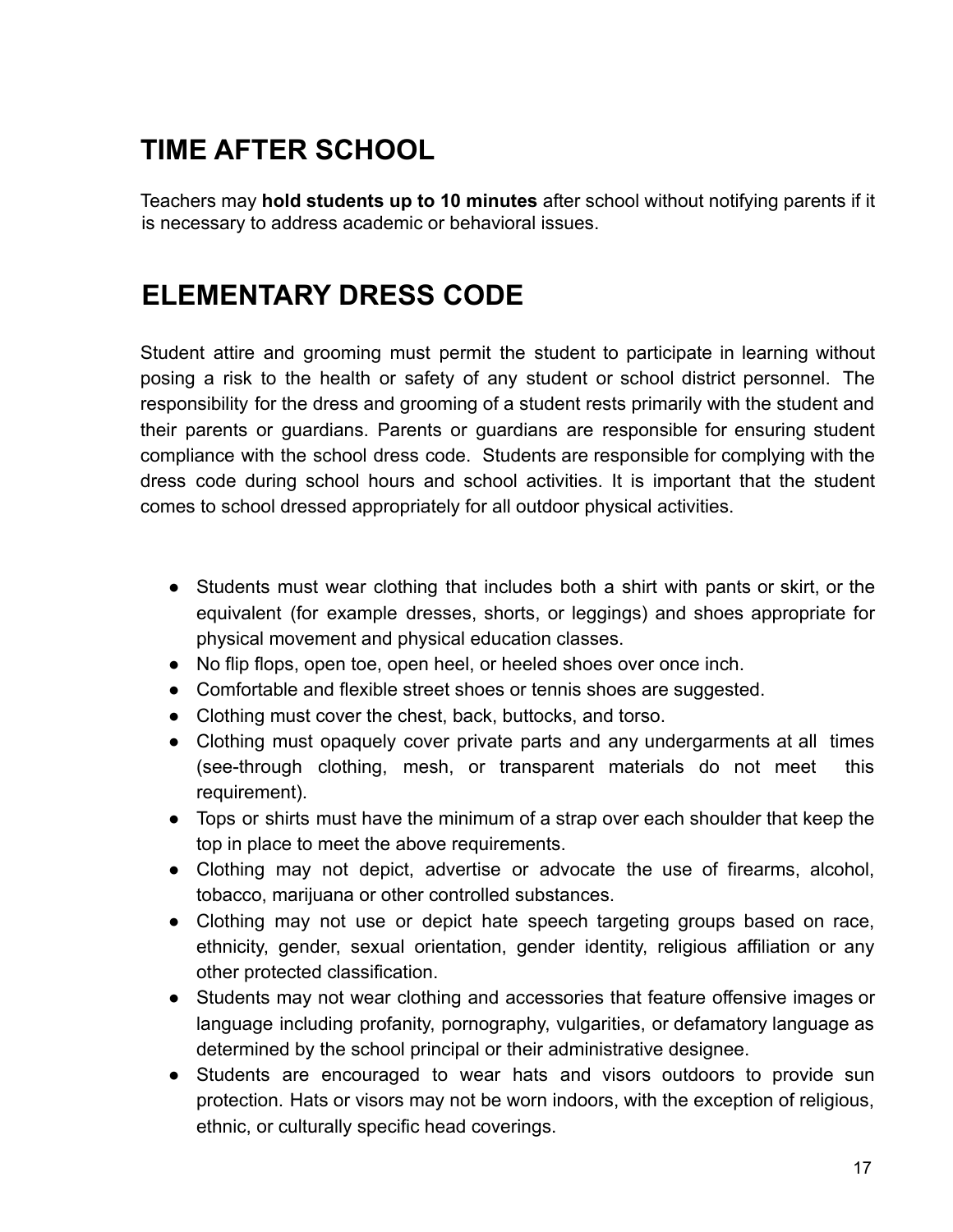● Dangling earrings or elaborate jewelry are not permitted due to safety concerns during physical activity and play.

If a student requires support from school staff in abiding by dress code requirements, this support shall be provided in the least restrictive and disruptive manner possible. Administration and enforcement of the dress code will be gender neutral. In the case that a student is unable to abide by the dress code policy, school provided garments may be loaned to the student until the parent or guardian is able to provide appropriate clothing.

# <span id="page-17-0"></span>**LIBRARY**

All students visit our school library on a weekly basis. There are no late fees. Students are asked to take good care of our collection, and return books promptly. Students are responsible to pay for replacing any damaged or lost books. Report cards will be held until library and/or textbooks are returned or paid for.

#### <span id="page-17-1"></span>**FOOD SERVICE—NUTRITION AND LUNCH**

All students may have a snack at morning recess.To cut down on trash, we encourage parents to pack their student(s) snack and lunch items in reusable containers whenever possible

Beginning in School Year 2022–23, California will become the first state to implement a statewide Universal Meals Program for all school children. As such, our cafeteria will be offering one breakfast and one lunch per student per school day completely free of charge. Breakfast will be provided during morning recess and hot lunch at lunch recess.

To ensure that our cafeteria prepares enough meals for every child who needs one, pre-orders are required. Please do not send your child to school without a meal unless you have pre-ordered from the cafeteria. When you do not pre-order, our cafeteria may not have enough food for every child. Similarly, please do not pre-order meals unless your child wants food from the cafeteria. The USDA reimburses at a standard rate for each meal served to a student. We will not receive reimbursement for meals prepared that do not end up in front of a child. All OPUSD cafeterias remain committed to the same quality and care put into the meals for which we have been known. The standard rate of reimbursement is often not enough to cover the cost of food, supplies, and labor. We want to ensure that no food and resources go to waste.

We will not be collecting Free & Reduced-Price Meal Applications this school year. Instead, we are asking ALL families to complete an Alternative Income Form at registration. The California Department of Education (CDE) has been able to use the information from these forms to provide additional food assistance benefits to eligible families and resources to our schools.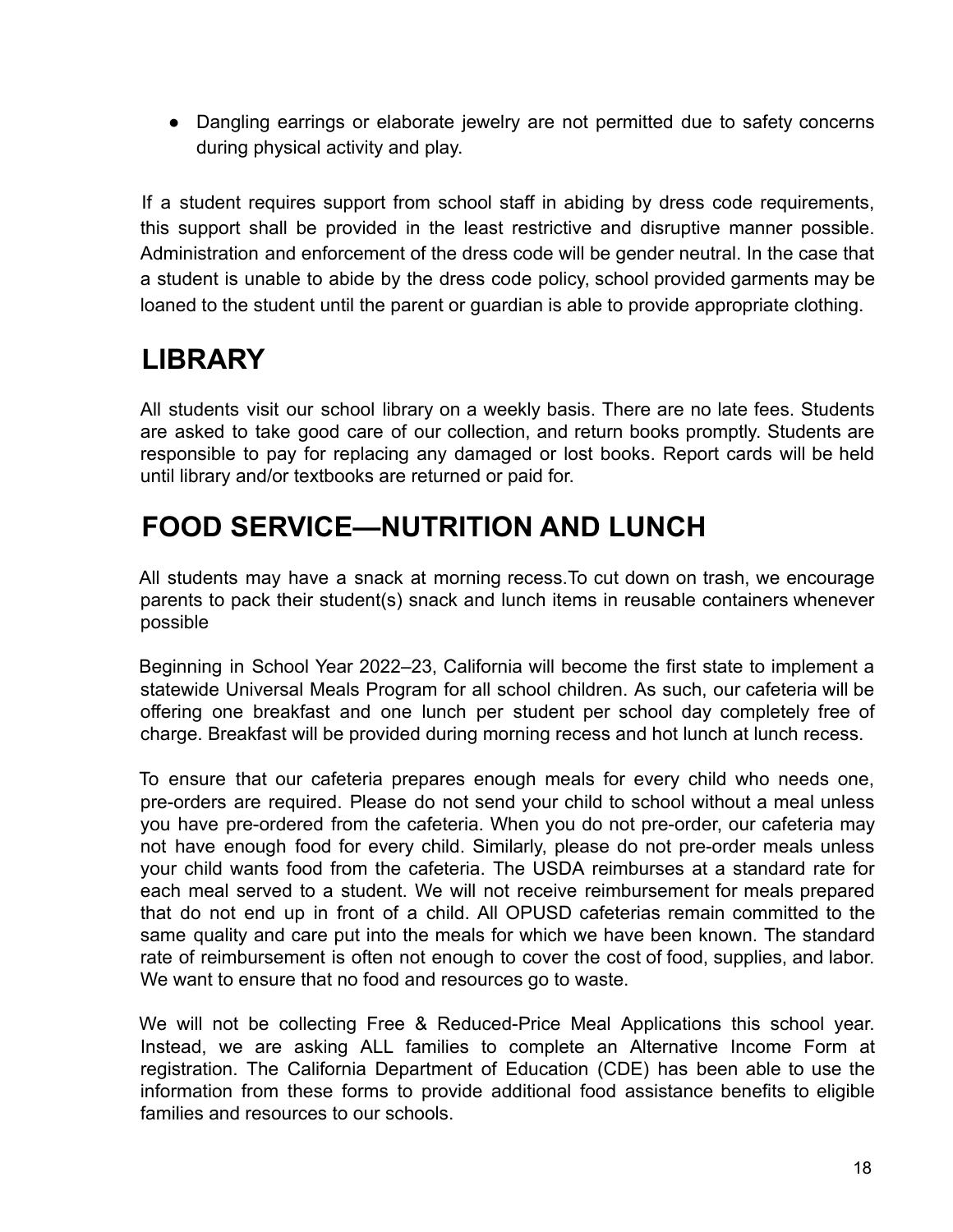#### <span id="page-18-0"></span>**LUNCH WITH STUDENTS/STUDENT LUNCHES**

Eating lunch at school with your child or visiting your child in the lunch area during recess or lunch **is not permitted**. In accordance with the Oak Park Unified School District Wellness Policy, bringing fast food, candy or soda to school is strongly discouraged. Please arrange to send your child to school with a lunch you provide if they will not be getting a lunch at school from the cafeteria. If your child arrives later than 9:00 a.m., a lunch from home must be provided. We cannot permit parents to provide lunch for other students. Late lunches must be taken to the office by parents to be retrieved by students. Office staff is not responsible for delivering lunches or calling classrooms to report a lunch has been delivered for your child.

### <span id="page-18-1"></span>**ANIMALS AT SCHOOL**

Dogs are not allowed on campus except Service Dogs. Animals may be brought to school for educational purposes subject to rules and precautions related to health, safety and sanitation except as otherwise required by law. Animals can be an effective teaching aid. In addition, instruction related to the care and treatment of animals teaches students a sense of responsibility and promotes humane treatment of living creatures. Teachers and the responsible adult owner shall ensure that these rules are observed so as to protect both the animal and the students. (Refer to BP  $6163.2(a)$  and AR  $6163.2(a)$ .)

#### <span id="page-18-2"></span>**DISTRIBUTION OF FLIERS AND INVITATIONS AT SCHOOL**

Party invitations and fliers announcing community activities **are not** to be distributed at school. Public announcements can be made in our PFA newsletter, the "RATTLER."

### <span id="page-18-3"></span>**CLASS PARTIES AND CELEBRATIONS**

Following are the District policies and guidelines for classroom parties and celebrations as part of our District Wellness Policy:

- Food is not allowed for birthday celebrations, and candy rewards are also prohibited according to the Wellness Policy.
- Food shall not be an individual reward for students' academic performance, accomplishments, or behavior.
- Oak Park Unified School District (OPUSD) has a policy that there are only two class parties per year (winter holiday and end-of-year.)
- There may be activities, outside of class parties, that directly correspond to curriculum that may involve food.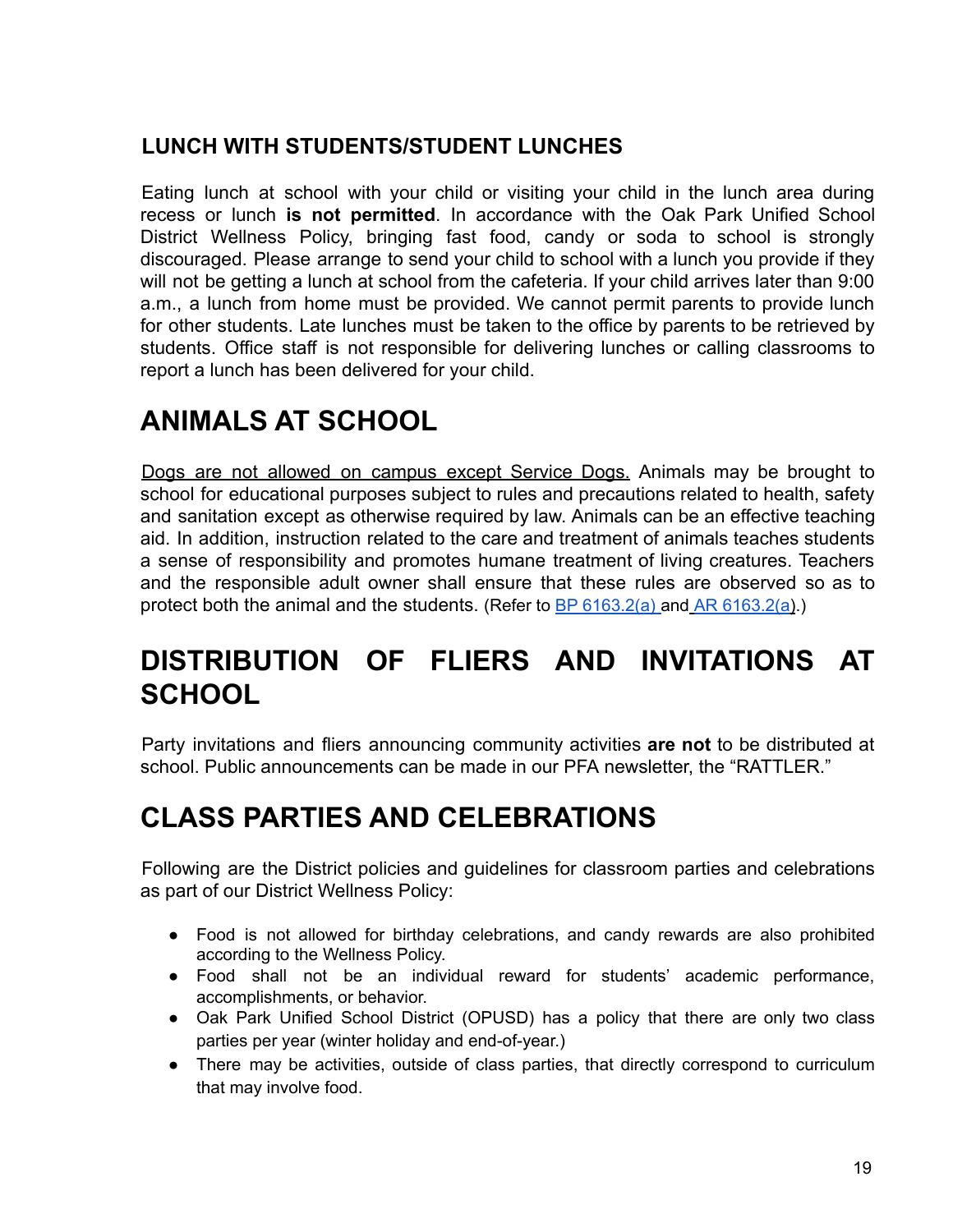● It will be left up to the teacher's discretion to arrive at a maximum either of one agreed-upon food that does not comply with the nutrition standards per month for celebrations and/or holidays such as Valentine's Day or Halloween.

#### <span id="page-19-0"></span>**RELIGIOUS OBSERVANCES**

Please inform your principal or teacher if your student requires or would benefit from accommodation in relation to cultural events, religious celebrations, or other situations which could be impacted by or may impact the school day.

#### <span id="page-19-1"></span>**REWARDS AND HONORS**

Positive reinforcement for following school rules, being an outstanding school citizen, and achievement in academics is essential to student progress and self-esteem. We try to recognize students daily for their efforts by "catching" them being good. This happens in the classroom, on the playground, Monday morning announcements, and at Friday Spirit Assemblies.

### <span id="page-19-2"></span>**STUDENT ACCEPTABLE USE POLICY (AUP)**

The Oak Park School District has an Acceptable Use Policy that governs the safe use of technology. Attached is a link to the full board policy  $(6163.4)$ . Please review this with your student. Failure to adhere to this policy could result in disciplinary action. [OPUSD](https://www.oakparkusd.org/cms/lib5/CA01000794/Centricity/domain/249/2015%20registration/04%20OPUSD%20Student%20Technology%20Acceptable%20Use%20Policy%2020150623.pdf) [Student Technology Acceptable Use Policy](https://www.oakparkusd.org/cms/lib5/CA01000794/Centricity/domain/249/2015%20registration/04%20OPUSD%20Student%20Technology%20Acceptable%20Use%20Policy%2020150623.pdf)

Please note that part of this policy addresses the use of students' photographs digitally and in print. If students are not included, photographs of individual students or groups of students, such as at school activities or events, may be published on school or district websites or in print. Parents can opt out of having their children's photograph used by using the Release Opt-Out Form.

#### <span id="page-19-3"></span>**OAK PARK UNIFIED POLICY FOR CAMPUS CONDUCT BP 5131 CONTROLLED SUBSTANCES**

Any student who is in possession of or under the influence of any controlled substance or look alike, including tobacco, alcohol, illegal drugs, vaping devices or who misuses legal drugs will be suspended.

Red Oak Elementary School and the entire Oak Park Unified School District is a "smoke free zone." By Board policy, the use of any tobacco products or e-cigarettes by anyone on the grounds or buildings is strictly prohibited at any time. This also includes study trips with children off campus.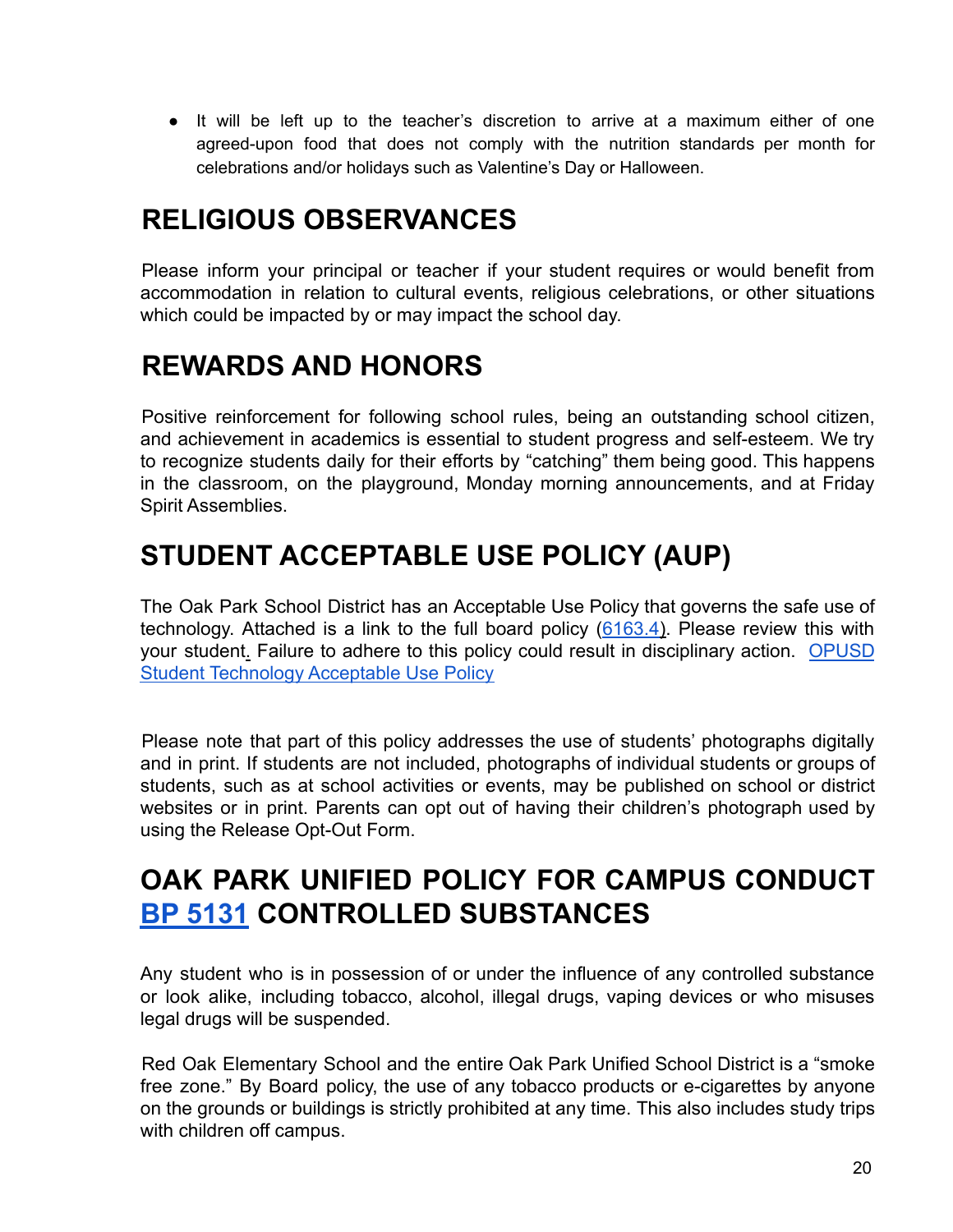<span id="page-20-0"></span>Please refer to Board Policy: (BP 3513.4)

#### **WEAPONS**

The Oak Park Unified School District prohibits any type of weapons or look-alike weapons on campus. Any student who is found to be in possession of a weapon, including, but not limited to, any knife or any type of gun (including pellet or BB) or explosive device (including a firecracker or fireworks) will result in suspension and possible expulsion.

#### <span id="page-20-1"></span>**BULLYING (INCLUDING ACTS OF ELECTRONIC BULLYING)**

California Education Code Section 48900(r) defines bullying as:

Any severe or pervasive physical or verbal act or conduct, including communications made in writing or by means of an electronic act directed toward one or more pupils that has or can be reasonably predicted to have the effect of one or more of the following:

- (A) Placing a reasonable pupil or pupils in fear of harm to that pupil's or those pupils' person or property.
- (B) Causing a reasonable pupil to experience a substantially detrimental effect on their physical or mental health.
- (C) Causing a reasonable pupil to experience substantial interference with their academic performance.
- (D) Causing a reasonable pupil to experience substantial interference with their ability to participate in or benefit from the services, activities, or privileges provided by a school.

A pupil shall not be suspended from school or recommended for expulsion unless the superintendent or the principal of the school in which the pupil is enrolled determines that the pupil has committed an act as defined pursuant to any of subdivisions (a) to (r) inclusive: (r) engaged in an act of bullying, including, but not limited to, bullying committed by means of an electronic act, as defined in subdivisions (f) and (g) of Section 32261, directed specifically toward a pupil or school personnel.

#### **STUDENT BULLYING**

It is of utmost importance that all students feel safe, accepted, and welcome at our schools. There are many interactions that take place between students and we strive to create a school culture in which the vast majority of these interactions are positive for the individuals involved. Monthly character development topics, in-classroom counseling lessons, whole school events, and targeted character development curriculum are a few of the elements of our positive school culture instruction.

Cases of suspected bullying or targeted aggression should be reported to adults at the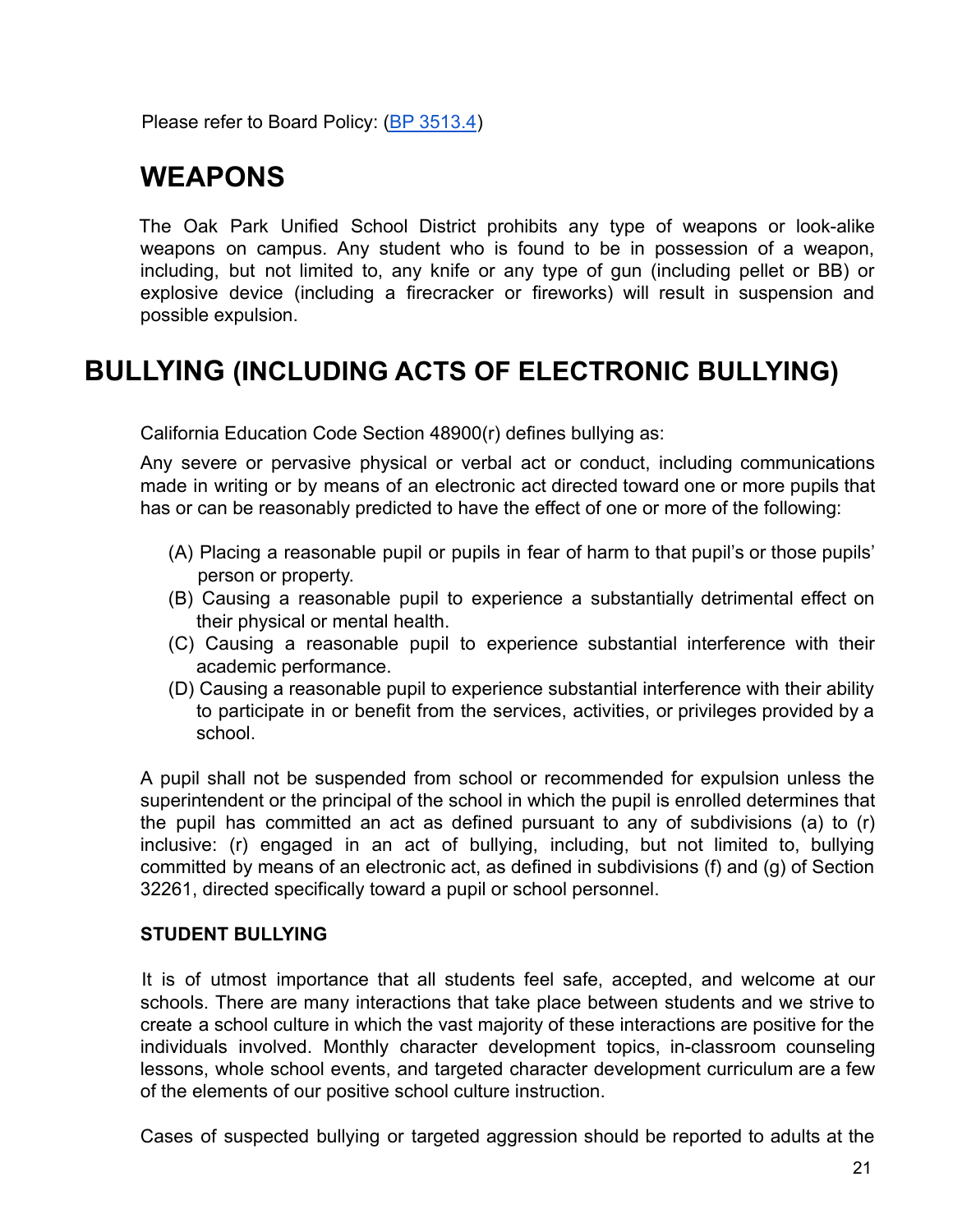school site as soon as possible so that steps can be taken to stop this behavior. School personnel will work closely with students and parents to solve problems and develop plans so that both target and aggressors get the help they need to feel safe and comfortable at our schools. Additionally, suspected bullying or targeted aggression can be reported via our online Suspected Bullying/Aggression Report form, available on our "Counseling Corner" page at [www.oakparkusd.org/Page/9615.](http://www.oakparkusd.org/Page/9615) We define bullying as aggression which is hurtful (either physically, verbally or relationally); demonstrates an unequal power differential between the aggressor and the target; and is repeated over time.

Interactions reported through our Suspected Bullying/Aggression Report form will be investigated in the following manner and you will receive communication throughout the process as well as information at the conclusion of our investigation.

- 1. District office, school principal, and applicable staff or outside agencies will be informed of your concern.
- 2. Alleged aggressor's parents will be informed of complaint.
- 3. Both students will be interviewed.
- 4. Both target(s) and aggressor(s) will speak with the counselor for support and assessment.
- 5. Teachers and any other involved staff (playground supervisors, etc.) may be interviewed.
- 6. Student witnesses may be interviewed.
- 7. Observations will take place during the school day.
- 8. A safety plan will be initiated when warranted.
- 9. A final determination of findings will be made and communicated to the reporting parent, the parents of the alleged aggressor, and the district office.

### <span id="page-21-0"></span>**ANONYMOUS TIPS**

To report an anonymous tip, please click on the "Red Oak Elementary Report It!" link [Report It](https://www.oakparkusd.org/site/default.aspx?PageType=3&DomainID=488&ModuleInstanceID=10912&ViewID=6446EE88-D30C-497E-9316-3F8874B3E108&RenderLoc=0&FlexDataID=13943&PageID=3526).

#### <span id="page-21-1"></span>**DISCIPLINE**

At all times, the safety of students and staff and the maintenance of an orderly school environment shall be priorities in determining appropriate discipline. When misconduct occurs, staff shall attempt to identify the causes of the student's behavior and implement appropriate discipline. When choosing between different disciplinary strategies, staff shall consider the effect of each option on the student's health, well-being, and opportunity to learn.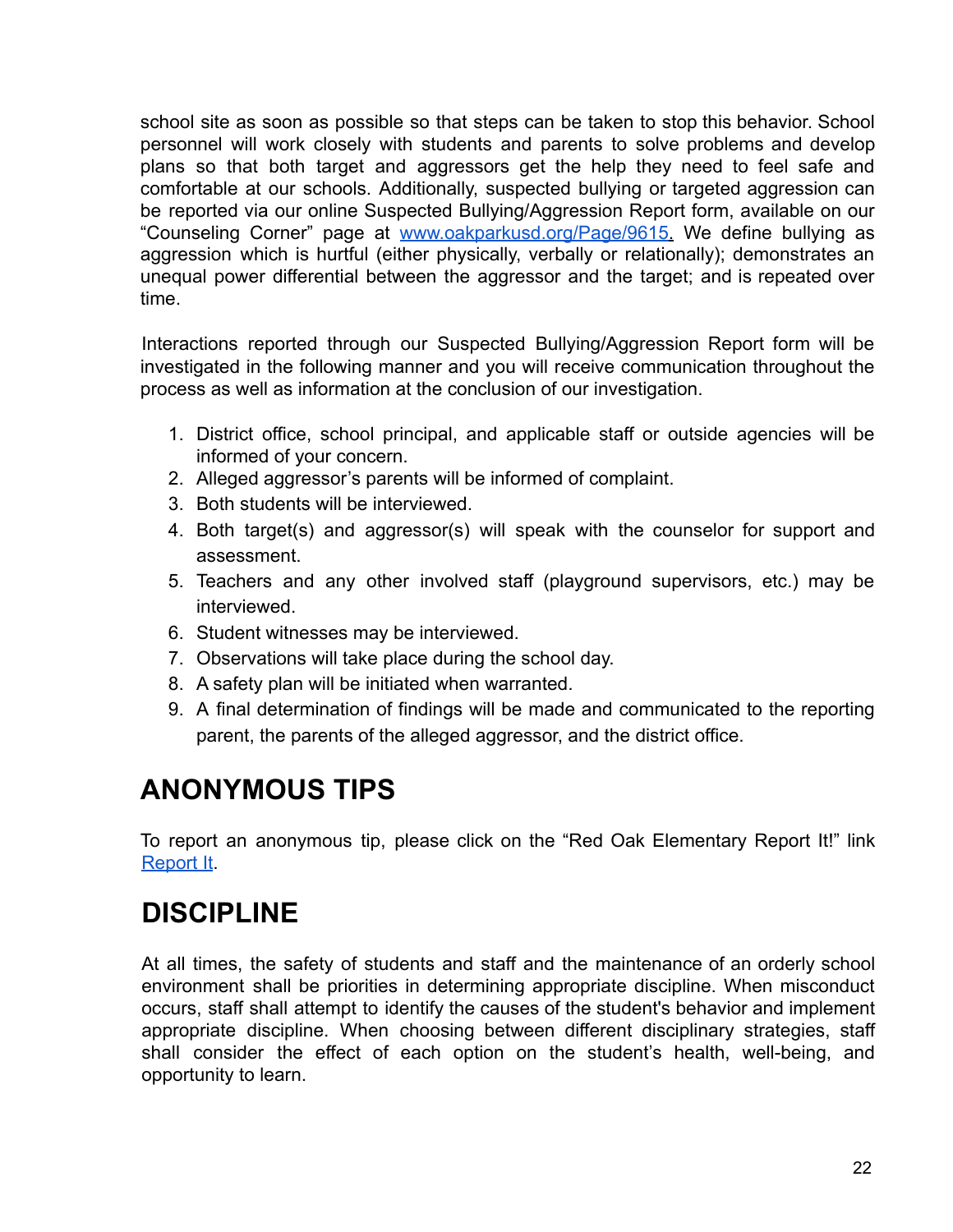The Oak Park Unified School District supports a "Progressive Discipline Policy" and associated practice because this approach provides a logical, escalating sequence to consequences while informing students and parents at the earliest level where rehabilitation might be employed. An exception for implementing progressive discipline will be for more serious offenses, which require immediate suspension and mandatory expulsion by law. *Board Policy 5144*

#### <span id="page-22-0"></span>**RED OAK DISCIPLINE PLAN**

All discipline at Red Oak Elementary School is based on a balance of positive reinforcement and consequences. Positive reinforcement is our primary goal. Consequences will result for violations of classroom, playground, or school rules. (BP 5144) The following procedures will be implemented when school or classroom rules have been violated:

- Students will be warned on the first offense. Warnings will not be given regarding fighting, theft, destruction of property, or defiance. Students who are involved in these infractions will receive appropriate consequences, a Behavior Incident Report and/or "time out" from the playground. Students may be asked to write about their offense to help them think through the problem and reach a resolution. Parents are **not** usually notified in the event of a first offense unless it is for theft, bullying, fighting, or destruction of property.
- If the offense is serious or has occurred before, the student will be referred by the teacher to the principal. All students will be given an opportunity to explain their actions. The principal will decide the consequences. These may include loss of recess, in-school suspension, or formal suspension from school. Parents will be contacted.
- No fighting will be tolerated at Red Oak. In situations involving fighting, all students who participate, or encourage the act, will receive a consequence. Circumstances will be considered regarding the severity of the consequences. Parents must not encourage their children to fight at school. Students who feel compelled to fight because of another student's harassment must report the situation immediately to one of the school authorities.
- Teachers may suspend a child from their classroom for a period of one day in the school office or designated area. The principal or designee may suspend a child for up to five consecutive days either in school or at home. A district policy has been established regarding all suspensions that includes due process. Please refer to Board Policy regarding Suspension/Expulsion (BP 5144.1)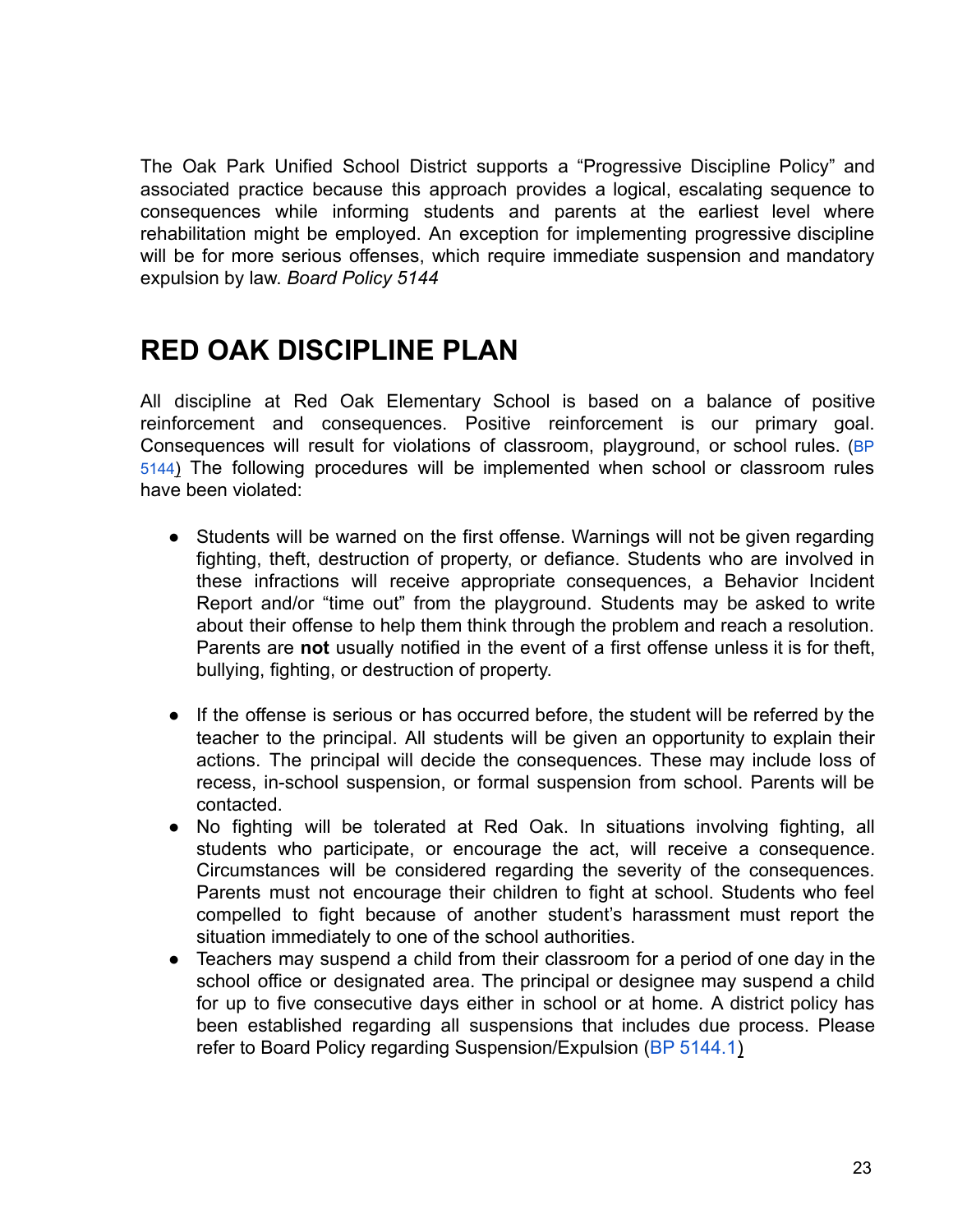#### <span id="page-23-0"></span>**DIVERSITY AWARENESS**

#### <span id="page-23-1"></span>**HARASSMENT, HATE SPEECH, HATE VIOLENCE, HOSTILE ENVIRONMENT**

Red Oak Elementary School is committed to providing a safe learning environment that protects students from discrimination, harassment, intimidation, bullying, and other behavior motivated by a person's hostility towards another person's real or perceived ethnicity, national origin, immigrant status, sex, gender, sexual orientation religious belief, age, disability, or any other physical or cultural characteristic. *Board Policy 5145.9:*

Red Oak Elementary School does not tolerate any type of harassment, speech, violence, or acts that cause a hostile environment. As such, consequences and/or disciplinary means are instituted for any such behavior. Importantly, school staff prioritizes the protection and healing of the targets of such acts.

#### <span id="page-23-2"></span>**RACIAL HARASSMENT & HOSTILITY**

Racial harassment is an incident or a series of incidents intended or likely to intimidate, offend or harm an individual or group because of their ethnic origin, color, race, religion or nationality, and a racist incident is any incident that is perceived to be racist by the victim or any other person (MacPherson Report 1999). Such behavior may include:

Intimidation and implied or overt threats of physical violence motivated by race, color, or national origin

- Physical acts of aggression or assault upon another, or damage to another's property that is motivated by the individual's race, color, or national origin
- Demeaning racial jokes, taunting, racial slurs and derogatory racial "nicknames," innuendos, name-calling, or other negative or derogatory remarks of a racial nature or relating to national origin
- Slurs or symbols (verbal, nonverbal, or written)
- Display of racially offensive material.
- Graffiti, drawings and/or slogans or visual displays such as cartoons or posters depicting racial/ethnic slurs or racially/ethnically derogatory sentiments
- Criminal offenses directed at persons because of their race or national origin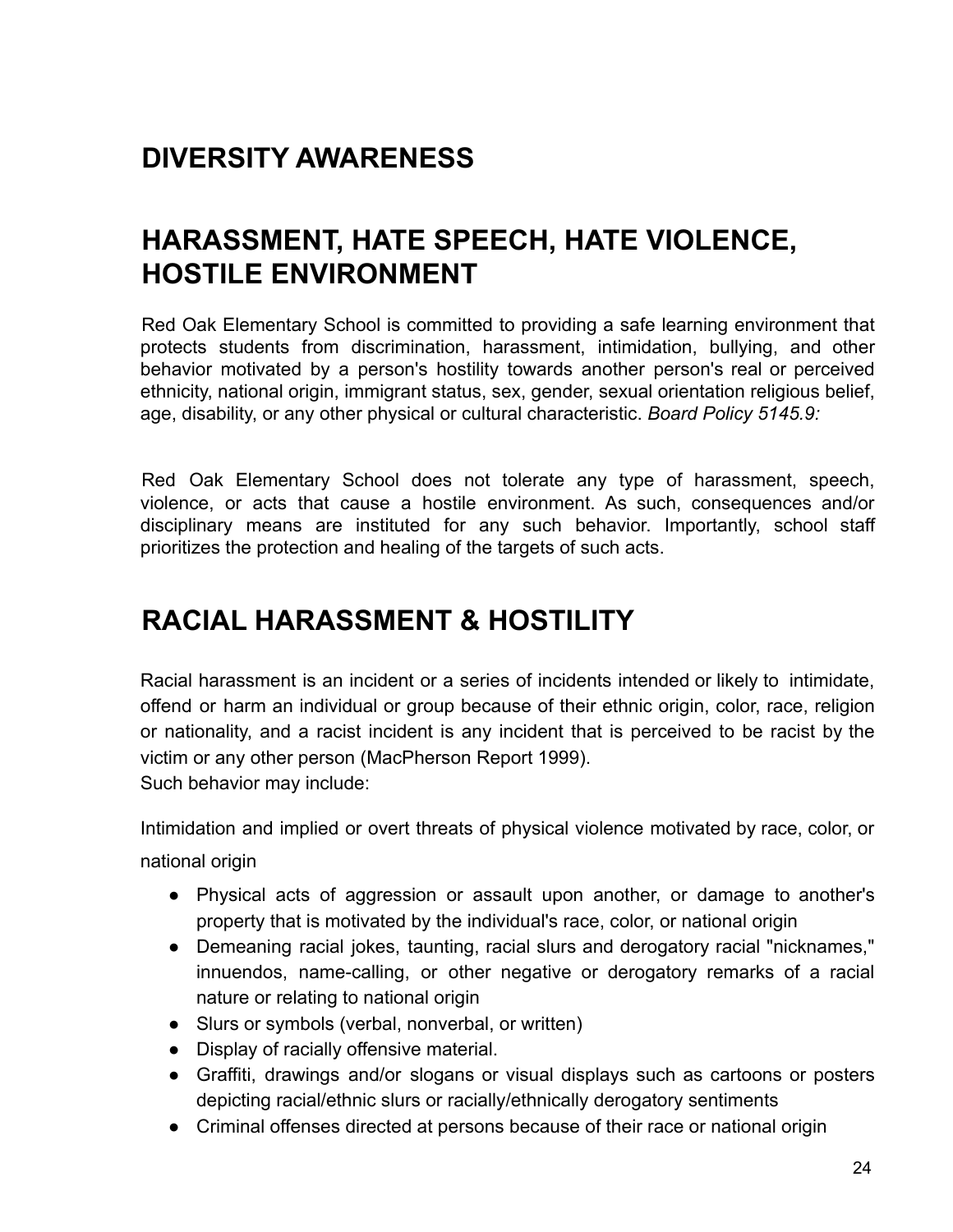- Encouraging others to commit any such acts
- Exclusion from normal conversation or activities

#### <span id="page-24-0"></span>**HEALING, JUSTICE AND PROTECTION**

Red Oak Elementary School prioritizes the protection and healing of the targets of any act of harassment, hate, bullying, hostility or violence (as referenced above). Administrators, teachers, and school counselors, among others, are responsible for providing a safe place to learn for each and every student and provide a system of support to those who are targets of any act of harassment, bullying, violence, or hostility.

#### <span id="page-24-1"></span>**GENDER IDENTITY**

Per Education Code section 221.5(f), pupils shall be permitted to participate in sex-segregated school programs and activities, including athletic teams and competitions, and use facilities consistent with their gender identity, irrespective of the gender listed on the pupil's records.

Oak Park Unified School District's Administrative Regulation AR 5145.3(g)(4) states: A student shall be permitted to participate in accordance with his/her gender identity in other circumstances where students are separated by gender, such as for class discussions, yearbook pictures, and field trips.

We respect a student's right to be identified by their preferred name and gender as required under California Education Code 49070 and OPUSD Administrative Regulation 5145.3(f). Requests to change name and gender designations and records may be made by the student and/or parent to either the student's principal or counselor. Gender identity support plans are available upon request to school staff.

#### **HARASSMENT & HOSTILITY BASED ON GENDER, GENDER IDENTITY, SEXUAL ORIENTATION, DISABILITY, AND RELIGION**

<span id="page-24-2"></span>Harassment based on gender, sexual orientation, disability, or religion is an incident or a series of incidents intended or likely to intimidate, offend or harm an individual or group because of their actual or perceived identity.

Such behavior may include:

• Intimidation and implied or overt threats of physical violence motivated by gender, sexual orientation, disability, or religion.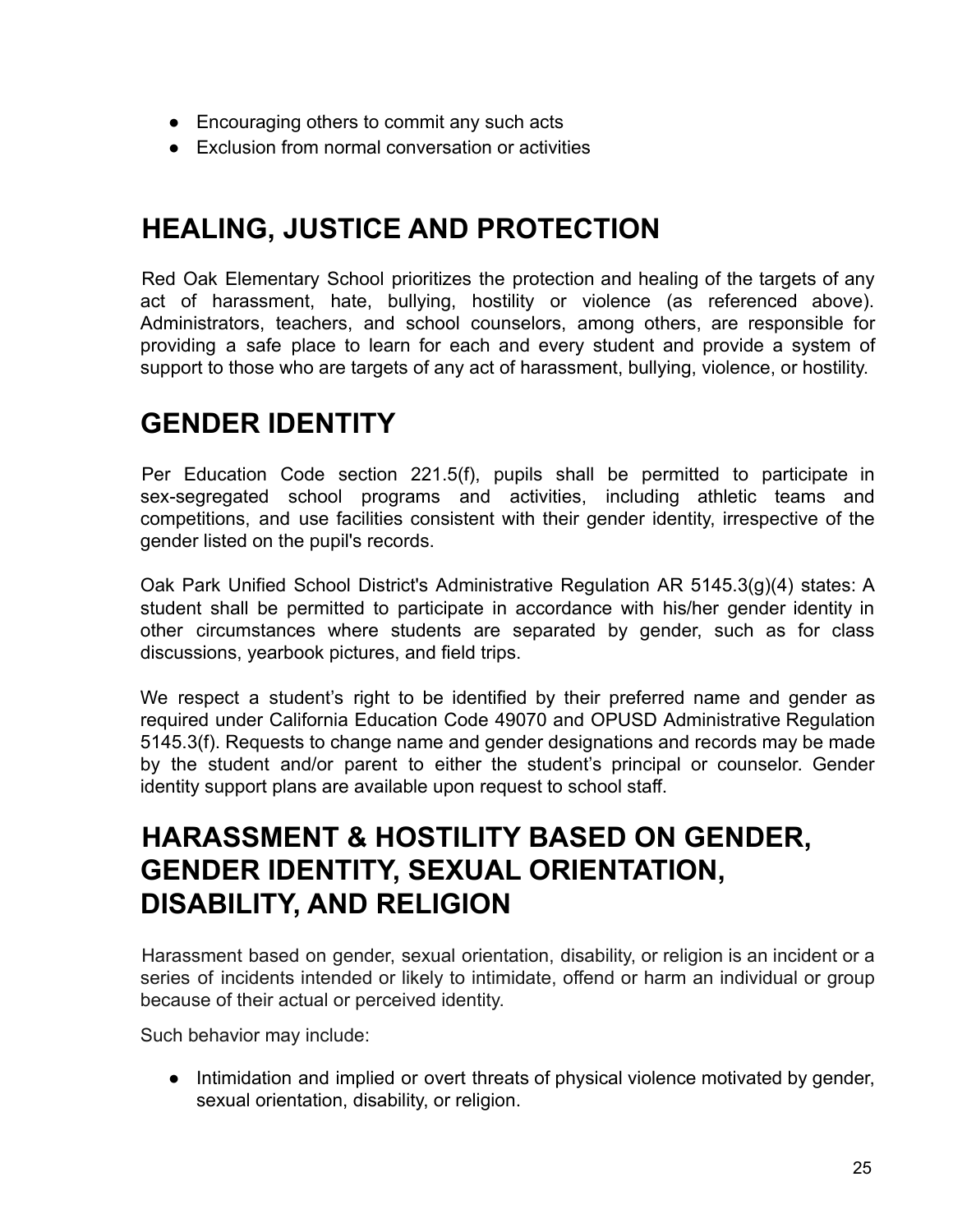- Physical acts of aggression or assault upon another, or damage to another's property that is motivated by the individual's actual or perceived identity.
- Demeaning racial jokes, taunting, racial slurs and derogatory racial "nicknames," innuendos, name-calling, or other negative or derogatory remarks
- Slurs or symbols (verbal, nonverbal, or written)
- Display of racially offensive material.
- Graffiti, drawings and/or slogans or visual displays such as cartoons or posters depicting derogatory sentiments
- Criminal offenses directed at persons because of their actual or perceived identity
- Encouraging others to commit any such acts
- Exclusion from normal conversation or activities

### <span id="page-25-0"></span>**BEHAVIOR EXPECTATIONS AND CONSEQUENCES**

Respect for all racial and ethnic groups is required at all times. Students will not make remarks, slurs, innuendoes, jokes, etc. related to a person's disability, gender, gender identity, gender expression, nationality, immigration status, race or ethnicity, religion, sexual orientation, or any other characteristic. These remarks made in general or directed toward another child, adult, or family **will not be tolerated.** Students who make such remarks are subject to suspension or other consequences. All OPUSD schools utilize the student information system to record student behavior and disciplinary incidents.

### <span id="page-25-1"></span>**SEXUAL HARASSMENT**

Any student who engages in sexual harassment may be subject to disciplinary action up to and including expulsion. Any student who feels they are being harassed shall immediately contact their teacher or the principal. Each complaint will be promptly investigated in a way that respects the privacy of all parties. Sexual harassment in elementary school may take the following forms:

- Sexual slurs, threats, verbal abuse, derogatory comments, or sexually degrading descriptions.
- Graphic verbal comments about an individual's body.
- Sexual jokes, stories, rumors, drawings, or gestures.
- Displaying sexually suggestive objects.
- Touching an individual's body or clothing in a sexual or otherwise inappropriate manner.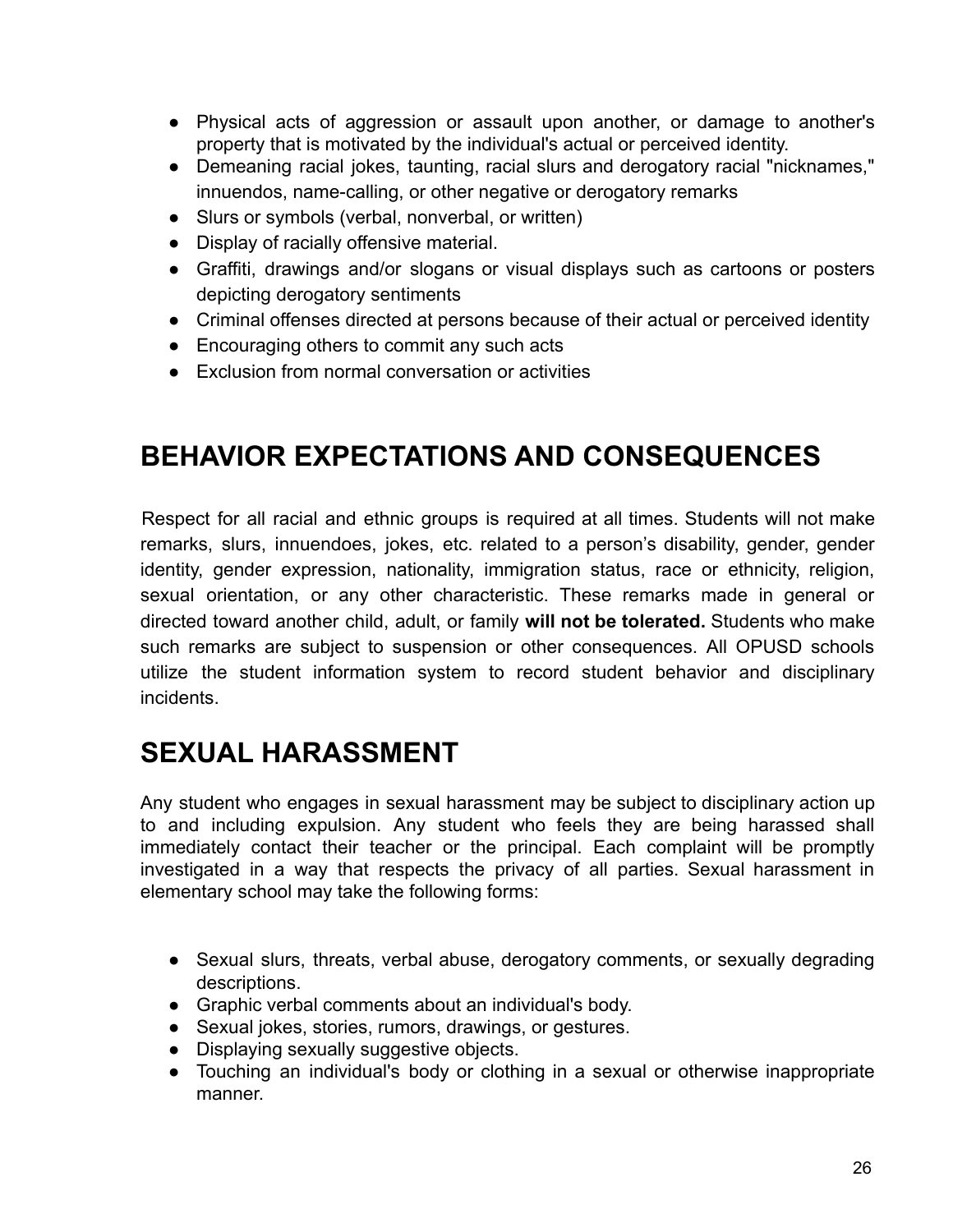# <span id="page-26-0"></span>**SEARCH AND SEIZURE**

School officials may search individual students, their property or district property under their control, when there is a reasonable suspicion that the search will uncover evidence that they are violating the law, Board policy, administrative regulation, or other rules of the district or the school. Reasonable suspicion shall be based on specific and objective facts that the search will produce evidence related to the alleged violation. The types of student property that may be searched by school officials include, but are not limited to, lockers, purses, backpacks, student vehicles parked on district property, cellular phones, or other electronic communication devices. Any search of a student, their property, or district property under their control shall be limited in scope and designed to produce evidence related to the alleged violation. Factors to be considered by school officials when determining the scope of the search shall include the danger to the health or safety of students or staff, such as the possession of weapons, drugs, or other dangerous instruments, and whether the item(s) to be searched by school officials are reasonably related to the contraband to be found. In addition, school officials shall consider the intrusiveness of the search in light of the student's age, gender, and the nature of the alleged violation. All student lockers and desks are the property of the district.

#### <span id="page-26-1"></span>**OAK PARK UNIFIED SCHOOL DISTRICT—CIVILITY POLICY**

Parents are welcome to use the school district hosted email as a means of communicating with their child's teacher or other staff members. Teachers check their emails daily, but in most cases will not respond during times when students are still in class. Whenever possible, staff will respond to inquiries within one working day. Communications using email or any other method must remain civil by all parties. Uncivil communication is defined as using profanity; employing insulting, rude, offensive or demeaning language; making threats; and using all capital letters to signify shouting. These are all violations of the School Board adopted OPUSD Civility Policy, a copy of which follows. Failure to remain civil in any communication with staff members could result in the loss of email access or other communication with staff members. Board Policy 1313(a)

#### <span id="page-26-2"></span>**CIVILITY POLICY**

Members of the Oak Park Unified School District staff will treat parents and other members of the public with respect and expect the same in return. The district is committed to maintaining orderly educational and administrative processes in keeping schools and administrative offices free from disruptions and preventing unauthorized persons from entering school/district grounds.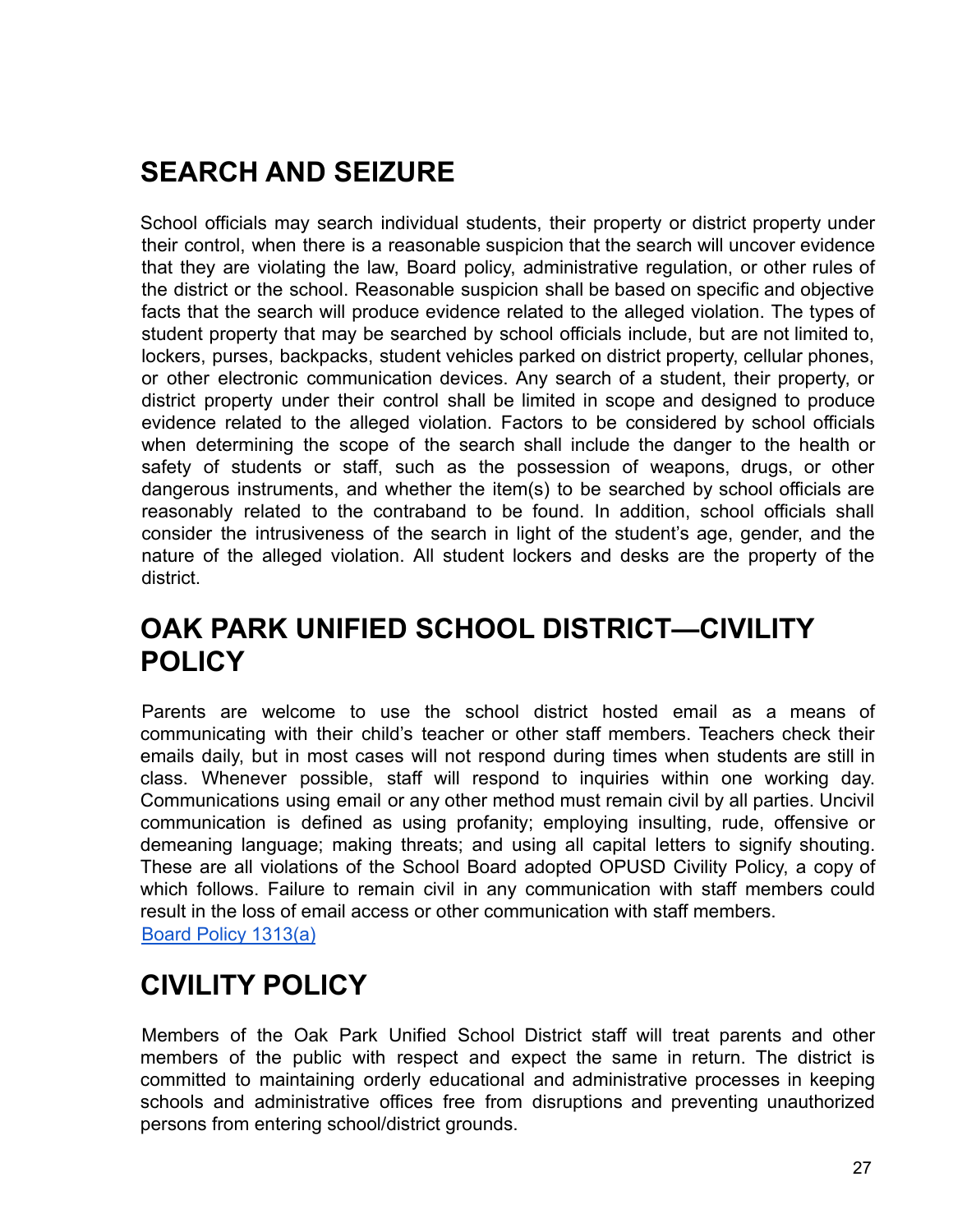This policy promotes mutual respect, civility and orderly conduct among district employees, parents and the public. This policy is not intended to deprive any person of their right to freedom of expression, but only to maintain, to the extent possible and reasonable, a safe, harassment-free workplace for our students and staff. In the interest of presenting district employees as positive role models to the children of this district, as well as the community, the Oak Park Unified School District encourages positive communication and discourages volatile, hostile or aggressive actions. The district seeks public cooperation with this endeavor.

# <span id="page-27-0"></span>**DISRUPTION**

Any individual who disrupts or threatens to disrupt school/office operations; threatens the health and safety of students or staff; willfully causes property damage; uses loud and/or offensive language which could provoke a violent reaction; harasses staff with frequent and abusive emails; or who has otherwise established a continued pattern of unauthorized entry on school district property, will be directed to leave school or school district property promptly by the Superintendent, principal or designee.

If any member of the public uses obscenities or speaks in a demanding, loud, insulting and/or demeaning manner, the administrator or employee to whom the remarks are directed will calmly and politely admonish the speaker to communicate civilly. If corrective action is not taken by the abusing party, the district employee will verbally notify the abusing party that their participation in the meeting, conference or telephone conversation is terminated and, if the meeting or conference is on district premises, the offending person will be directed to leave promptly.

When an individual is directed to leave under the above circumstances, the Superintendent, principal or designee shall inform the person that they will be guilty of a misdemeanor in accordance with California Education Code 44811 and Penal Codes 415.5 and 626.7 if they reenter any district facility within 30 days after being directed to leave, or within seven days if the person is a parent/guardian of a student attending that school. If an individual refuses to leave upon request or returns before the applicable period of time, the Superintendent, principal or designee may notify law enforcement officials.

### <span id="page-27-1"></span>**SAFETY AND SECURITY**

When violence is directed against an employee, or theft against property, employees shall promptly report the occurrence to their principal or supervisor and complete an Incident Report.

An employee whose person or property is injured or damaged by willful misconduct of a student may ask the district to pursue legal action against the student or the student's parent/guardian.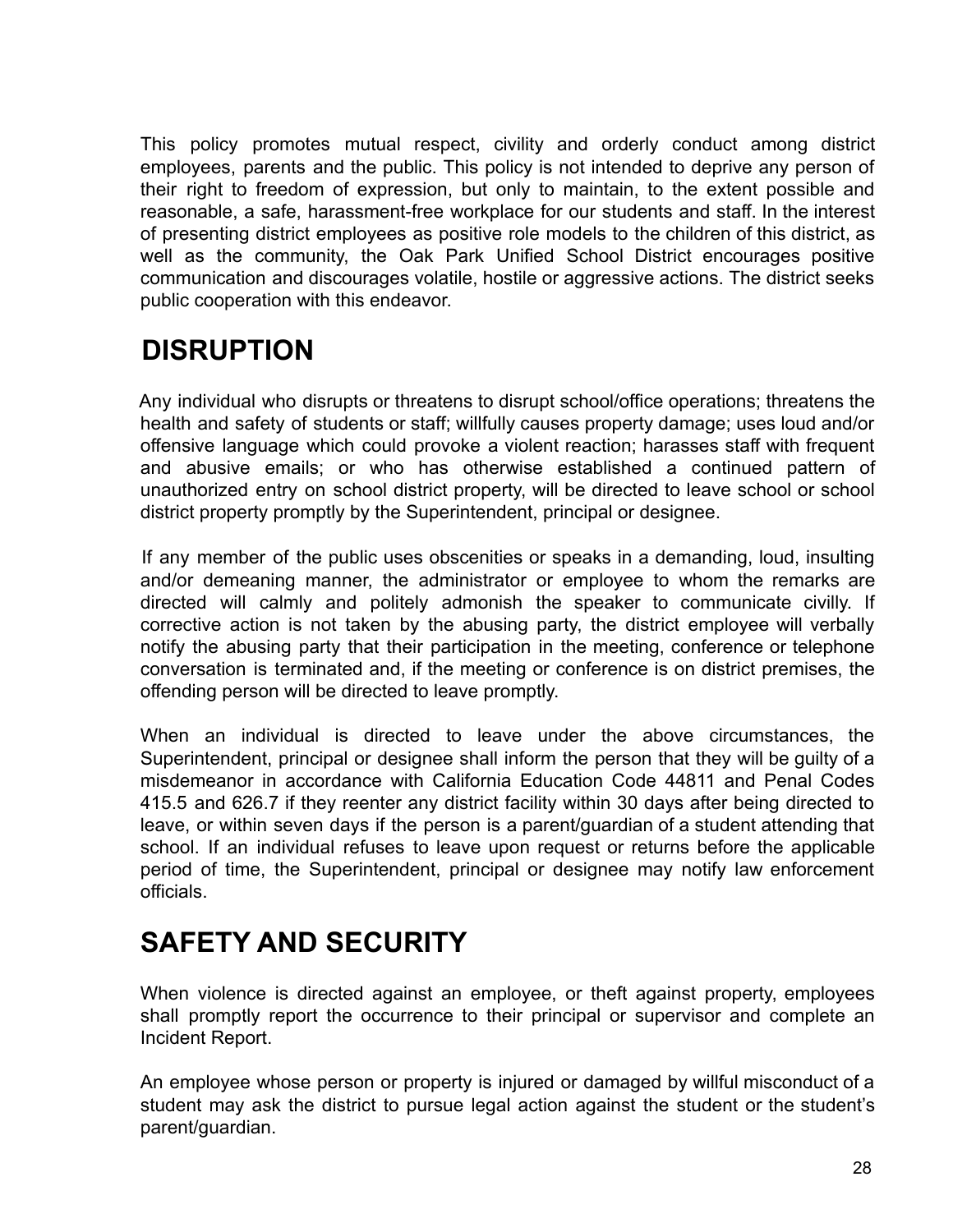## <span id="page-28-0"></span>**DOCUMENTATION**

When it is determined by staff that a member of the public is in the process of violating the provisions of this policy, an effort should be made by staff to provide a written copy of this policy, including applicable code provisions, at the time of occurrence.

Following any violation of the provisions of this policy, the employee will immediately notify their supervisor and provide a report of the incident using the Incident Report Form (available on-line or in the school office).

# <span id="page-28-1"></span>**IMPORTANT INFORMATION FOR STUDENTS**

### <span id="page-28-2"></span>**STUDENT ACCEPTABLE USE POLICY (AUP)**

As a condition of the right to use OPUSD technology services, students understand and agree with the following:

#### **I will use technology resources responsibly:**

- I will use the Internet and other technology resources for academic activities.
- I will store only educationally appropriate materials.
- I will not use OPUSD technology for commercial purposes or to offer or provide products or services through OPUSD technology.
- I will not use technology resources to violate OPUSD policies, federal and/or state laws.
- I will not intentionally access and/or store inappropriate information, including, but not limited to the following: material that is obscene; child pornography; material that depicts, or describes in an offensive way, violence, nudity, sex, death, or bodily functions; material that has been designated as for adults only; material that promotes or advocates illegal activities; material that promotes the use of alcohol or tobacco, school cheating, or weapons; or material that advocates participation in hate groups or other potentially dangerous groups.
- I will not participate in unacceptable behaviors, including, but not limited to: personal attacks, harassment or bullying another person; creation and transmission of offensive, obscene, or indecent material; creation of defamatory material; plagiarism; infringement of copyright laws, including software, published texts, and student work; political advocacy and/or religious proselytizing; transmission of commercial and/or advertising material; and creation and transmission of material which a recipient might consider disparaging, harassing, and/or abusive based on race, ethnicity, national origin, sex, gender, sexual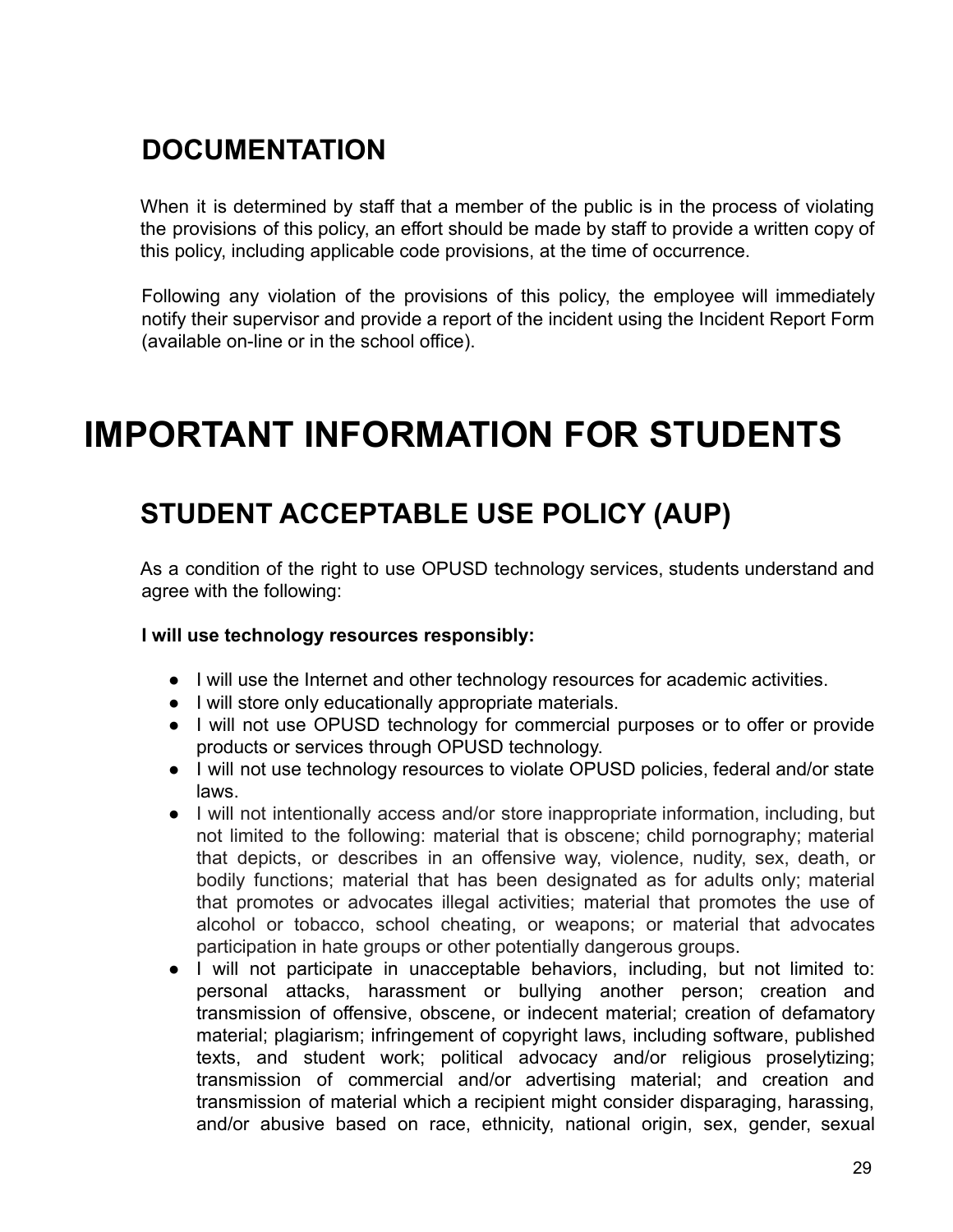orientation, age, disability, religion, immigration status, and/or political beliefs.

#### **I will use technology resources safely:**

- I will not share my password with anyone.
- I will not give out my name, picture, address, e-mail, or any other personally identifying information online.
- I will only access social networking and collaborative web sites, blogs, or post to Internet sites as it relates to educational purposes.

#### **I will use technology resources respectfully**:

- I will not deliberately attempt to harm or destroy data on any system on the network or Internet.
- I will not damage equipment or inappropriately alter settings. I will not inappropriately alter any other users' files.
- I will not log in through another person's account or access another person's files.
- I will not attempt to gain unauthorized access to the OPUSD network or to any other system using the OPUSD network.
- I will not go beyond my authorized access. I will not circumvent (i.e., use proxies) OPUSD Internet filters.
- I will not disclose names, personal contact information, or any other private or personal information about other students.
- I will not use the OPUSD network to engage in any unlawful activity or to threaten the safety of any person.
- I will not use threatening, obscene, profane, lewd, vulgar, rude, inflammatory or disrespectful language.
- I will neither transmit nor post information that could cause disruption to my school or any other organization.

#### **I will use technology resources in a manner that respects the intellectual property of others**:

- I will respect the rights of copyright owners in my use of materials. I will not install, store, or distribute unauthorized copyrighted software or materials.
- I will properly cite sources for material that is not my own.

#### **I understand that:**

- By accepting these terms and conditions, I waive any right to privacy or confidentiality to material created, sent, accessed, or stored using OPUSD technology or an OPUSD provided network account.
- OPUSD personnel have the right to review any material sent, emailed, accessed, or stored through OPUSD technology or an OPUSD network account.
- My use of the Internet will be monitored, as required by federal law. OPUSD's *monitoring* of Internet usage can reveal all activities I engage in using the OPUSD network.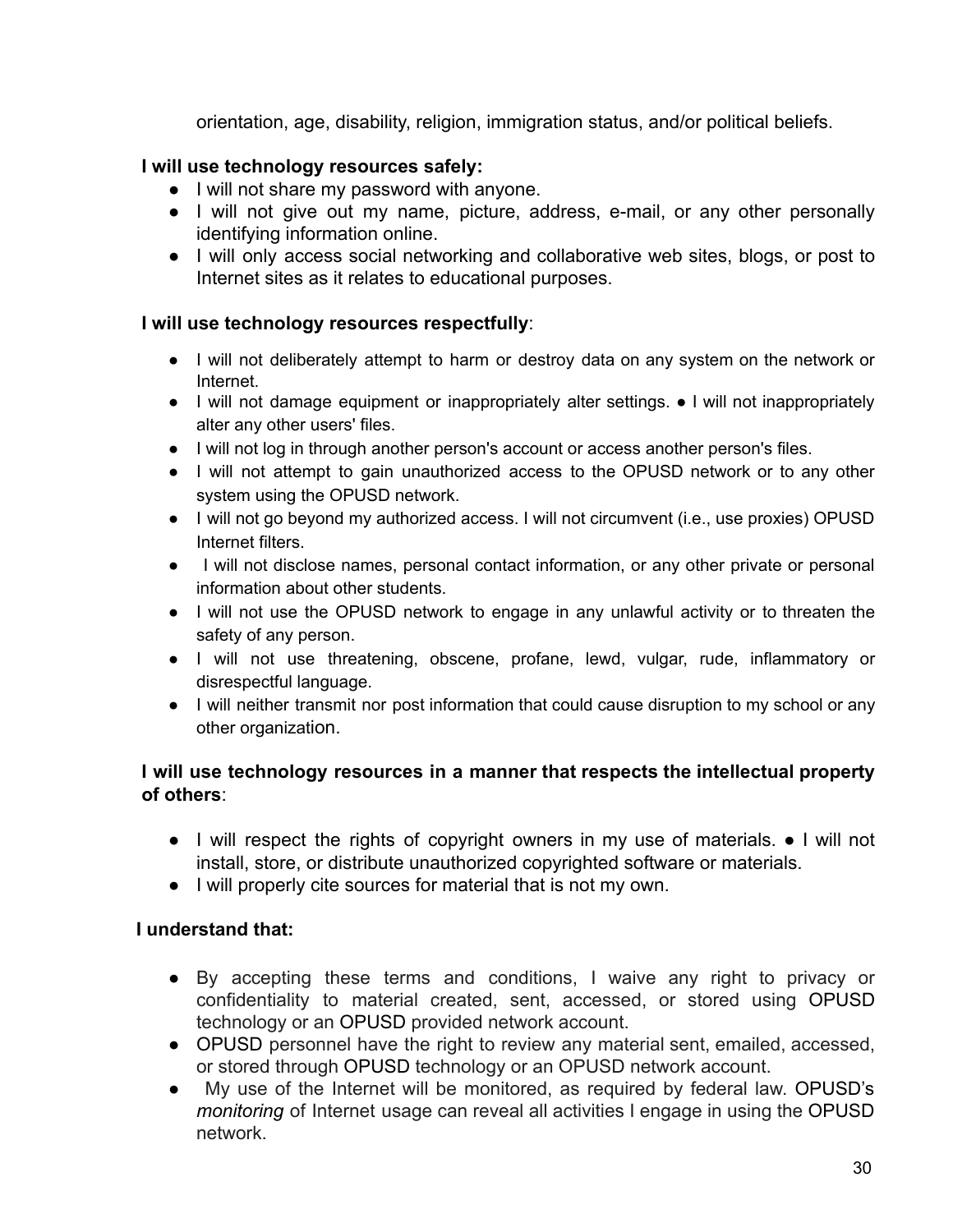OPUSD personnel can remove any material that it believes may be unlawful. For the full Board Policy, please go to: http://bit.ly/2JipCa2.

# <span id="page-30-0"></span>**STUDENT RIGHTS**

A right belongs to you and cannot be taken away. Students must remember that other students and staff members have these same rights.

#### <span id="page-30-1"></span>**TRANSGENDER/TRANSITIONING RIGHTS**

Per Education Code section 221.5(f): A pupil shall be permitted to participate in sex-segregated school programs and activities, including athletic teams and competitions, and use facilities consistent with their gender identity, irrespective of the gender listed on the pupil's records.

Oak Park Unified School District's Administrative Regulation ("AR") 5145.3(g)(4) states: A student shall be permitted to participate in accordance with their gender identity in other circumstances where students are separated by gender, such as for class discussions, yearbook pictures, and field trips.

#### <span id="page-30-2"></span>**THE RIGHT TO BE YOURSELF AT SCHOOL**

This means that you should not be treated unfairly because you look different, talk differently, take a little longer to get the right answer, or are different in any other way. You can be an individual.

#### <span id="page-30-3"></span>**THE RIGHT TO BE SAFE AT SCHOOL**

No one should make you feel afraid to be at school. Red Oak offers a safe and comfortable place for everyone.

### <span id="page-30-4"></span>**THE RIGHT TO BE RESPECTED, TREATED WITH KINDNESS AND TO BE HEARD**

No one should make fun of you or hurt your feelings intentionally. Repeated teasing, provoking, or harassment is considered bullying and will not be tolerated.

# <span id="page-30-5"></span>**STUDENT RESPONSIBILITIES**

A responsibility is something you do without being told to do it. Sometimes you do it for others and sometimes for yourself.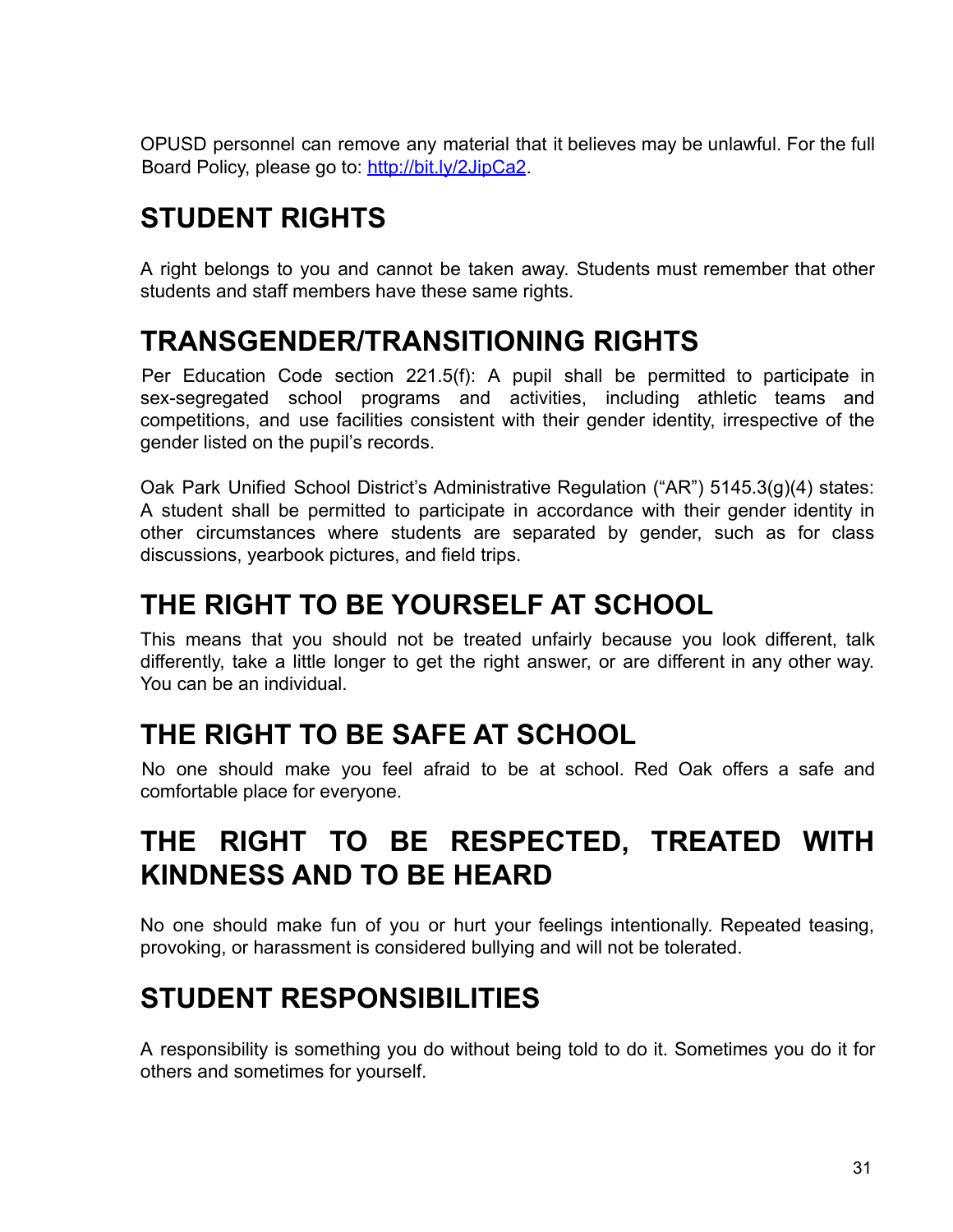# <span id="page-31-0"></span>**RESPECT THE RIGHTS OF OTHERS TO LEARN**

Students come to school to learn. If others are distracted or otherwise kept from learning, they are being deprived of something that is valuable and their right. Classroom standards are posted in every room and must be obeyed.

#### <span id="page-31-1"></span>**COMING TO THE OFFICE**

You must ask permission to come to the office during school hours. Your teacher or a campus supervisor will give you a blue slip that confirms that you have obtained permission. Please also remember that you need to enter the office quietly and use your best manners when addressing office staff.

### <span id="page-31-2"></span>**PROPER BEHAVIOR AND CITIZENSHIP ARE EXPECTED**

Help make Red Oak a great place to be. Good things happen to good people. They make friends, they are easily treated with respect, and they learn things that will help them the rest of their lives. Foul language, fighting, name-calling and argumentative attitudes will not be tolerated and are contrary to the goals of this school. Spirit assemblies, field trips and end of year trips are not rights. They are privileges that may be taken away from students who fail to demonstrate proper behavior and citizenship.

# <span id="page-31-3"></span>**COME TO SCHOOL UNLESS YOU ARE SICK**

Parents are required by law to send their children to school from ages  $6 - 18$ . The only valid reason for an absence is illness.

### <span id="page-31-4"></span>**COME TO SCHOOL PREPARED**

Students are responsible for bringing their homework, lunch, books, and materials to school each day**. Students may not call home to have parents "rescue" them by bringing forgotten items to school.**

#### <span id="page-31-5"></span>**BE ON TIME FOR SCHOOL**

The bell rings every morning at 8:15 a.m. Students must be in line on the blacktop when the bell rings or they will be marked TARDY.

#### <span id="page-31-6"></span>**COMPLETE ALL SCHOOL ASSIGNMENTS ON TIME**

All your schoolwork must be completed to the best of your ability. All assignments need to be returned to your teacher when they are due.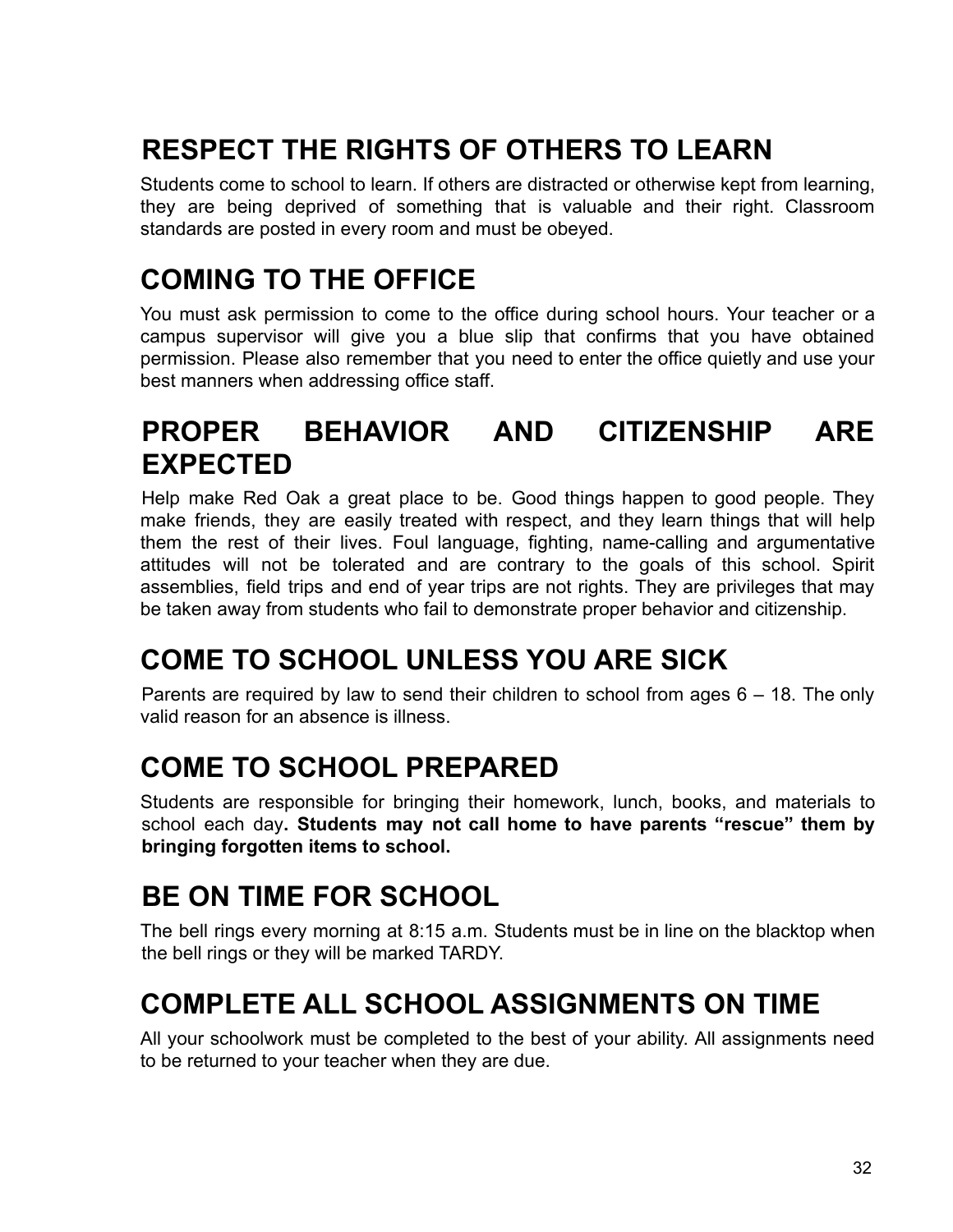# <span id="page-32-0"></span>**STAFF MEMBERS MUST BE OBEYED AT ALL TIMES**

Students must obey a legal, reasonable direction or order by a staff member without an argument or disrespect. Violation of this rule can be considered "defiance" and can lead to suspension from school.

### <span id="page-32-1"></span>**HONOR THE DRESS CODE**

The dress code detailed in this handbook must be followed.

### <span id="page-32-2"></span>**SCHOOL PROPERTY IS TO BE RESPECTED**

School property belongs to all of us. Destruction or damage to school property is punishable by either payment for destroyed property (including labor needed to right the damage) or a consequence which could include suspension. BP 3515.4

### <span id="page-32-3"></span>**CHEATING AND PLAGIARISM**

The following activities are contrary to school rules and will receive consequences from the classroom teacher.

- Copying homework or any class assignment from someone else, or allowing someone to copy your own work.
- Copying information from someone without permission or without giving proper credit (plagiarism).
- Copying from a person or something written during a test or assessment.

# <span id="page-32-4"></span>**RULES FOR PARK USE**

Indian Springs Park may only be used under the direct supervision of a campus supervisor and/or classroom teacher.

# <span id="page-32-5"></span>**PLAYGROUND RULES**

Our school playgrounds are places of recreation and enjoyment. Students are learning how to get along with others through expectations that they will demonstrate sportsmanship, sharing, courtesy, etc. The playground and field areas should be safe, orderly places where children can interact positively with each other in a cooperative spirit. Students are expected to observe the following rules:

1. Students are to remain on the school grounds at all times. The parking lot and park are off limits. Only with the permission of school officials may you leave the school grounds.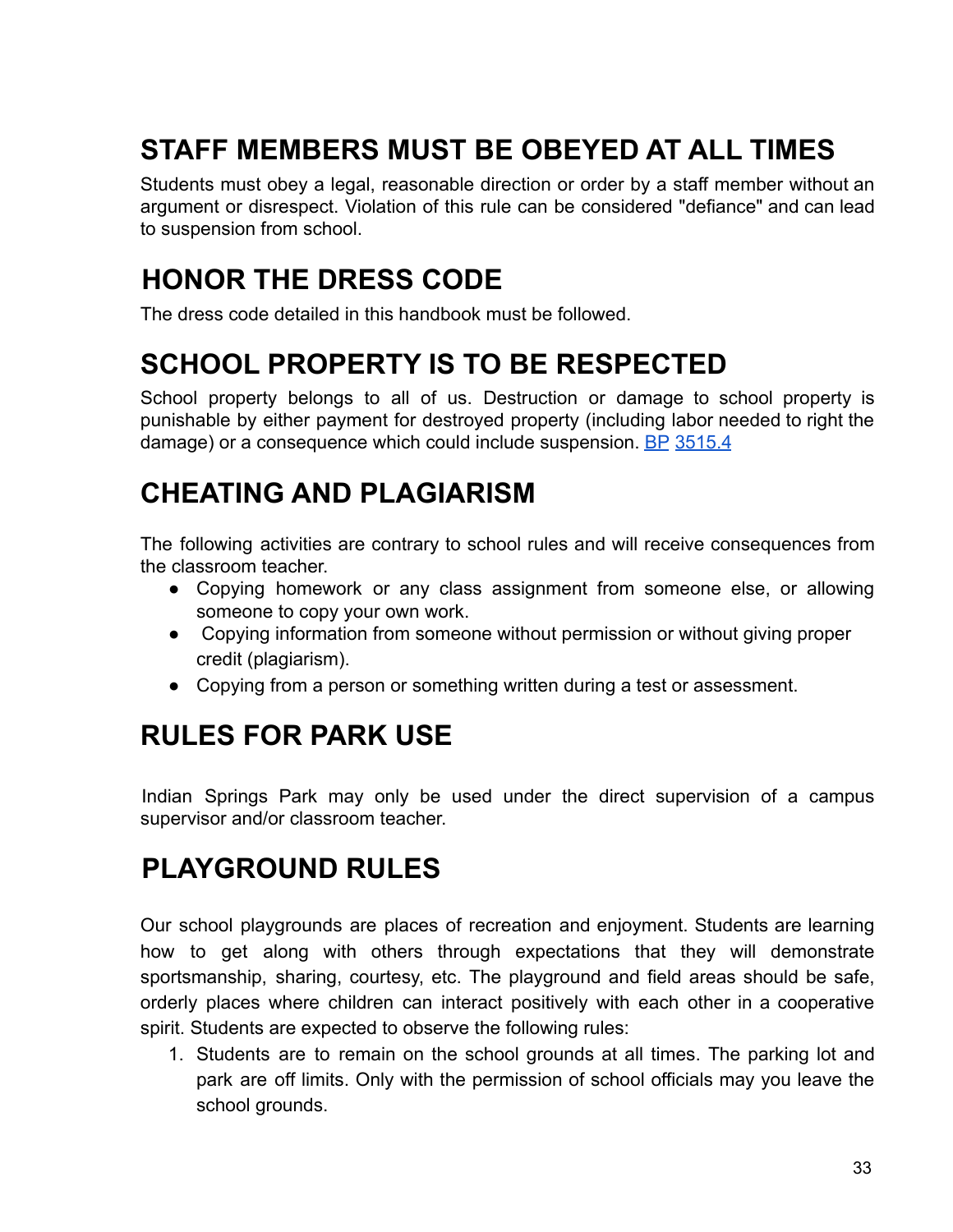- 2. All games are "open". This means that all students may participate in any game at any time, provided that they observe all other playground rules.
- 3. Students must play by the accepted rules of the game, and may not change the rules once the game has begun.
- 4. Deliberate interference with games is not permitted. In the event of a disagreement over a game as to whether a player is "out" or not, the students playing the game are to vote to reach fair decisions. Students who continue to play unfairly are to be reported to the campus supervisor. Games involving tackling, pushing, or rough play are not permitted.
- 5. Karate or Kung Fu-type games or actions are not permitted
- 6. Students may not throw sand, dirt, or objects at other students. Spitting is not allowed for any reason.
- 7. Flips off bars are prohibited.
- 8. Inline skates, roller skates, skateboards, and scooters are not allowed on campus.
- 9. Equipment is to be used correctly. Balls are not to be kicked (except soccer balls).
- 10.Balls are not to be bounced in the halls or against the buildings.
- 11. Students are not to climb on or pull on trees and shrubs or walk in garden or hedge areas.
- 12.Students are not to bring toys (including trading cards), I-pods, electronic games or equipment to school without the permission of their teacher or principal. Pocket knives, matches, cigarettes, lighters, fireworks, and weapons are prohibited by law (and will result in suspension and possible expulsion). This includes any replica or look-alike.
- 13.Students may not wander around the campus or interrupt other classes during recess. Students should not be in a classroom unattended or any area of the school grounds that is not supervised by a school official. Students must ask for a permission slip from their teacher or campus supervisor before coming to the office during school hours.
- 14.Students are to use the restrooms designated for their grade level only.
- 15.Food and snacks must be eaten in the designated areas and not carried onto the playground or field. Gum, canned soft drinks, and glass bottles are not allowed at school.
- 16.Students may not use any type of profanity or derogatory language.
- 17.In all cases the campus supervisors are to be respected and obeyed. Students may not argue with these school officials.

# <span id="page-33-0"></span>**LUNCH TIME RULES**

Food and snacks must be eaten in the patio area and not carried on to the playground or field. Gum is not allowed at school. Snacks should only be eaten at nutrition time.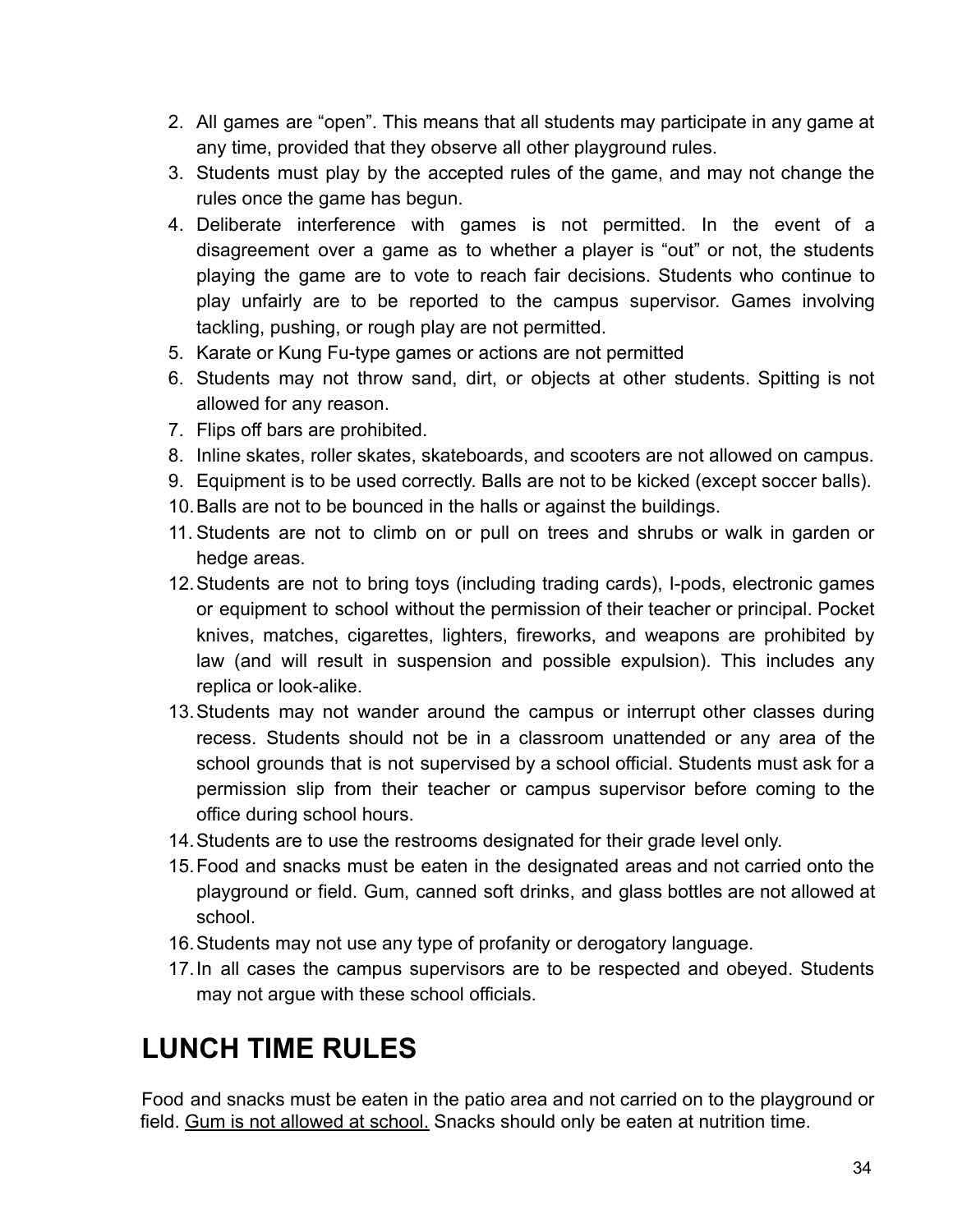- Students must use appropriate manners at lunch.
- Glass bottles are not allowed at school.
- Walk to, inside of, and from the patio area.
- Students are to sit at designated grade level tables.
- Stay seated while you eat.
- Food is to be eaten not thrown or played with.
- Raise your hand to be dismissed.
- Be a responsible citizen; clean up your mess, and put your trash in the appropriate recycling bin.

On Rainy and Inclement Days, students will eat in their classrooms or the MPR monitored by Campus Supervisors.

#### <span id="page-34-0"></span>**RULES FOR BIKE RIDERS AND SKATEBOARD AND SCOOTER POLICY**

- 1. Skates, skateboards or scooters are not allowed on campus.
- 2. Only students in grades 3-5 may ride bicycles to school. They must be locked in the bike rack**.**
- 3. Bicycles must be walked once students are on the school grounds.
- 4. Bicycle riding is **not permitted** before, during or after school anywhere on the school grounds.

Students who demonstrate a disregard for these rules and regulations may receive appropriate disciplinary consequences and/or loss of this privilege.

Students who are permitted to ride bicycles to school and their parents are encouraged to observe California law as follows:

- Wearing a properly fitted and fastened bicycle helmet that meets national standards.
- Keep hands on the handlebars.
- One person per bicycle, unless it is a tandem bicycle.
- Ride in the same direction as traffic.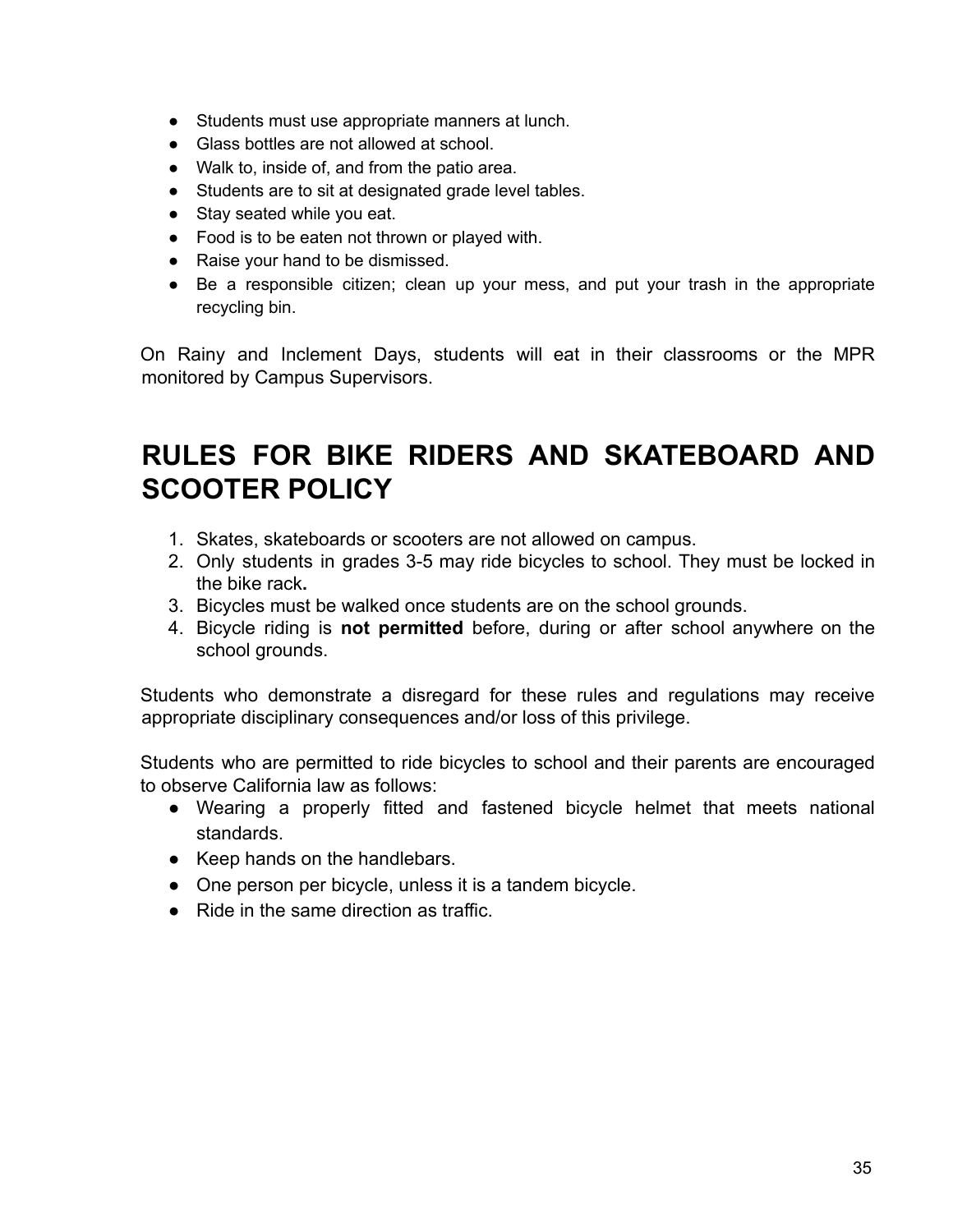# <span id="page-35-0"></span>**DISTRICT CONTACT INFORMATION**

Oak Park Unified School District 5801 Conifer Street Oak Park, CA 91377 818-735-3200

#### **SUPERINTENDENT**

Dr. Jeff Davis

#### **SCHOOL BOARD MEMBERS**

Mr. Drew Hazelton Mrs. Denise Helfstein Mr. Derek Ross Mrs. Tina Wang Mrs. Soyon Hardy

#### **ASST. SUPERINTENDENT BUSINESS SERVICES**

Mr. Adam Rauch 818-735-3254

#### **ASST. SUPERINTENDENT HUMAN RESOURCES**

Mr. Stew McGugan 818-735-3250

#### **SCHOOL SITES**

Red Oak Elementary 818-707-7972 Brookside Elementary 818-597-4200 Oak Hills Elementary 818-707-4224 Medea Creek Middle School 818-707-7922 Oak Park High School 818-735-3300 Oak View High School 818-735-3217 Oak Park Independent School 818-735-3217 Oak Park Neighborhood Preschool 818-707-7742